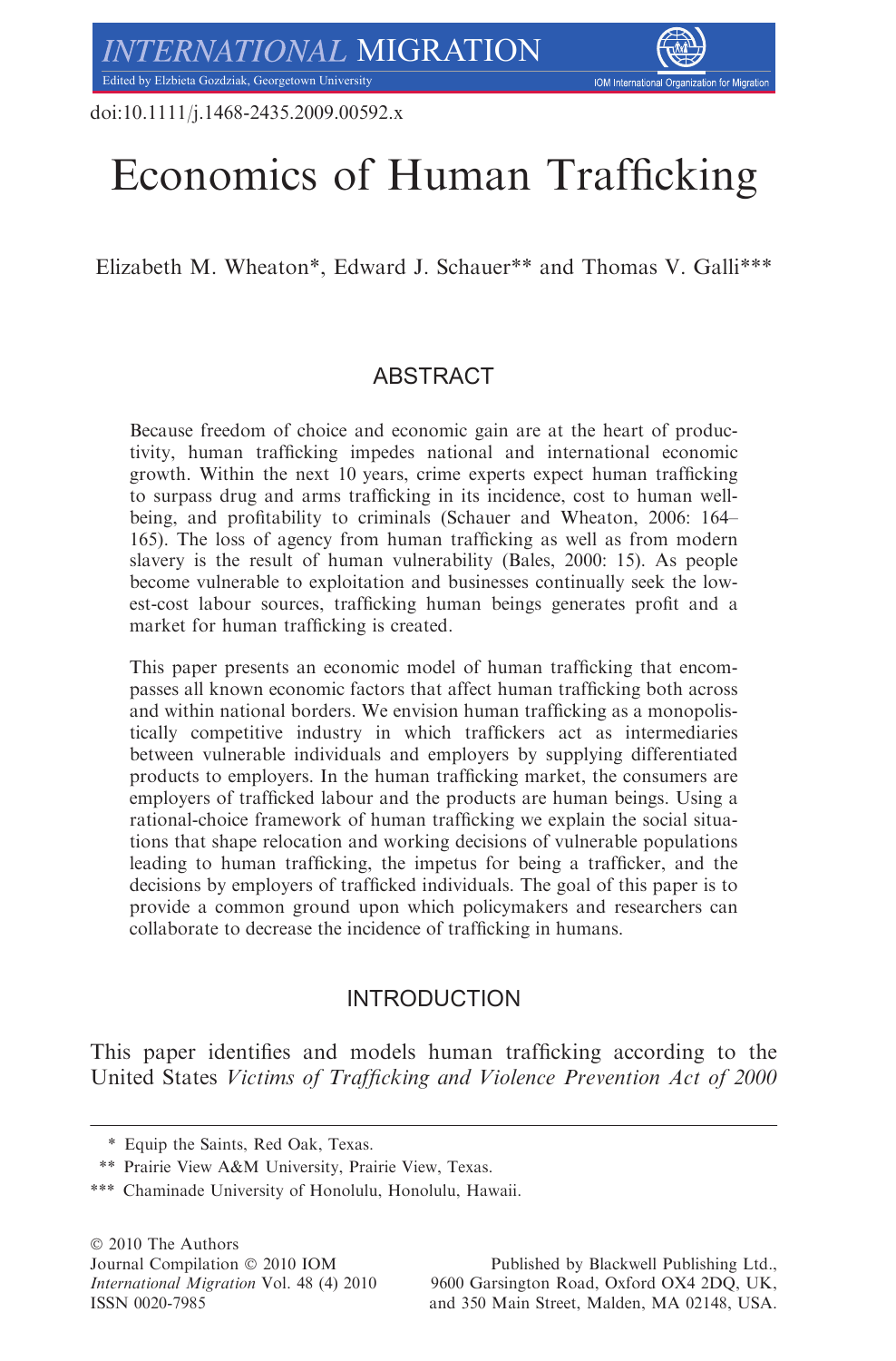(TVPA) definition of the severe forms of human trafficking (Office on Violence Against Women [OVAW], 2000). In this document, severe human trafficking is either:

''(A) sex trafficking in which a commercial sex act is induced by force, fraud, or coercion, or in which the person induced to perform such act has not attained 18 years of age; or

(B) the recruitment, harboring, transportation, provision, or obtaining of a person for labor or services, through the use of force, fraud, or coercion for the purpose of subjection to involuntary servitude, peonage, debt bondage, or slavery.''

We also adhere to Article 3, paragraph (a) of the United Nations Protocol to Prevent, Suppress and Punish Trafficking in Persons, Especially Women and Children (U.N. Protocol), (2000) that defines trafficking in persons as:

''the recruitment, transportation, transfer, harbouring or receipt of persons, by means of the threat or use of force or other forms of coercion, of abduction, of fraud, of deception, of the abuse of power or of a position of vulnerability or of the giving or receiving of payments or benefits to achieve the consent of a person having control over another person, for the purpose of exploitation. Exploitation shall include, at a minimum, the exploitation of the prostitution of others or other forms of sexual exploitation, forced labour or services, slavery or practices similar to slavery, servitude or the removal of organs.''

In this paper, the supply in the market for human trafficking refers to labour provided by individuals trafficked for both labour and commercial sexual exploitation. Economics models the labour supply decisions made by vulnerable individuals. Thus the individual's decision of whether to supply labour is of vital importance to the economic model. Whether the outcome of the individual's choice in the human trafficking market is labour or sexual exploitation is of importance for policy determination, but does not change the economic model.

One term needing clarification is ''agency''. This term has been much discussed and debated in the literature of trafficking: In his book, Good News About Injustice, Gary Haugen speaks of agency in broad terms when he states, ''Injustice occurs when power is misused to take from others . . . namely, their life, dignity, liberty or the fruits of their . . . labor'' (1998: 72). This agency debate is hotly contested, especially so in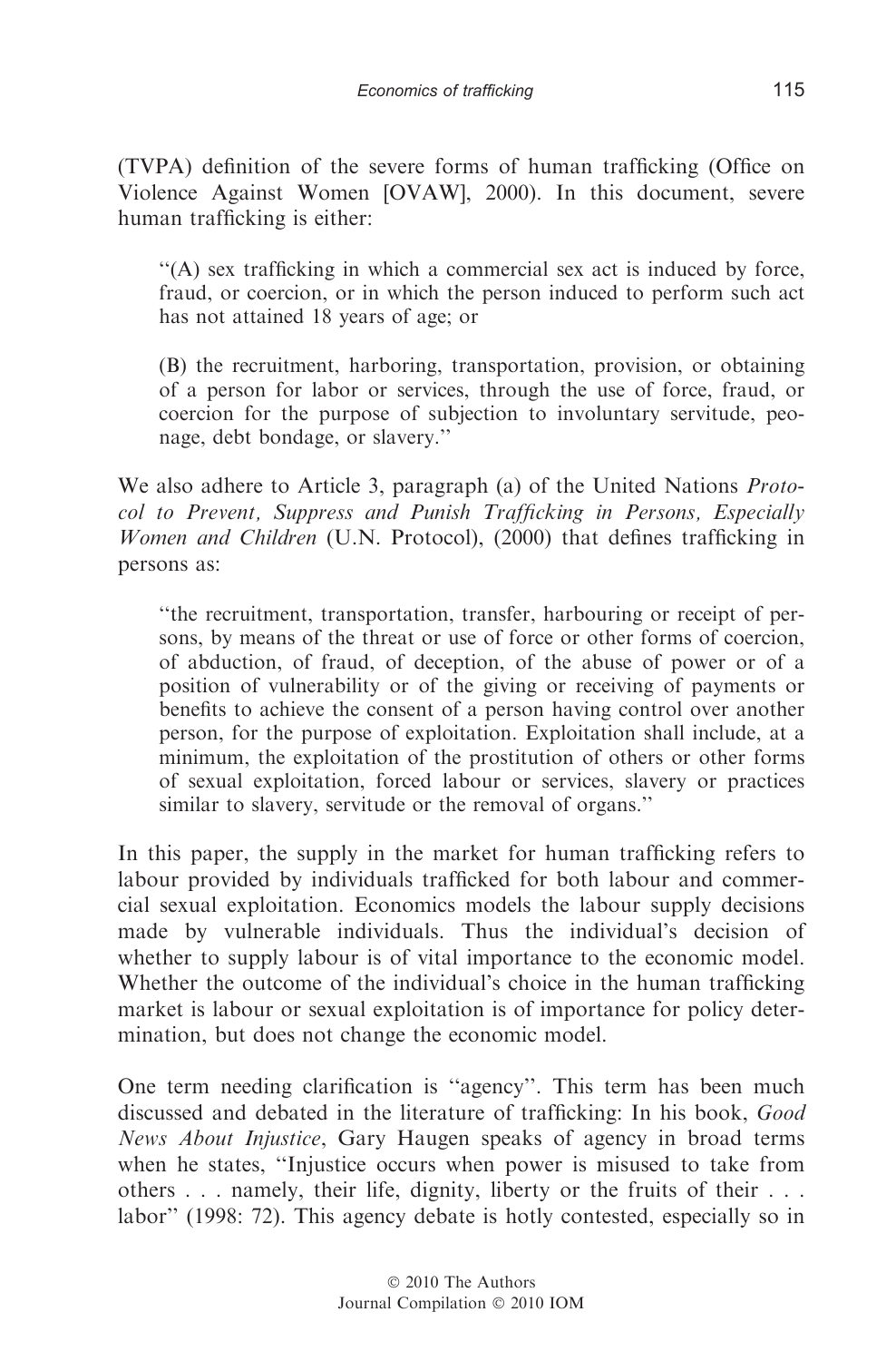the ideologically polarized sex trafficking discourse (Farley, 2003; Raymond, 2004; Doezema, 1998; and Kempadoo, 2007).

The question of agency is a question of the relative amount of personal decisionmaking ability a trafficking victim retains. It is assumed that some personal agency is limited when a person is trafficked. This loss of agency by the victim is noted by the language of both the UN Protocol in its statement, ''having control over another person'' (UN Protocol, 2000: 3); and by the TVPA, in Article 3, paragraph (a), using the words ''induced to perform'', and in subparagraph (B) ''for the purpose of subjection to involuntary servitude, peonage, debt bondage, or slavery'' (OVAW, 2000: 5).

Decreasing the incidence of human trafficking requires collaboration across professional fields to discover and handle limited agency. Examples of this include law enforcement that deals with coercion by traffickers during transportation, infractions of immigration law, and the use of exploited labour. Some criminal justice studies focus on prostitution and illegal immigration (some of which is trafficked). Sociological research makes legislation more effective for different countries and situations as it increases the knowledge of cultural norms and responses.

Economics complements the law enforcement, criminal justice, and sociology research and practices by analyzing the choices individuals and organizations make in the human trafficking market. The inclusion of the emotional (psychic) costs of criminal behavior (Hellman and Apler, 2006: 2) connects economics with criminology and the other social sciences. Economic models are useful for the modeling of labour markets, and thus the market for human trafficking created by the supply and demand of exploitable labour.

Economic models are by necessity based on assumptions. Variables such as cultural norms, corruption, and household time allocation among individual family members can be difficult to model. Because an economic model is a simplification of reality, the exclusion of certain determinants from the model may not fully explain the human trafficking market in its complexity. The model will, however, provide a general guideline for informing policymaking decisions.

An economic market is a place (physical or virtual) that connects buyers (''demand'') and sellers (''supply'') either directly or through an intermediary. A main theme in the human trafficking literature is the role of intermediaries in connecting employers (the source of ''labour demand'')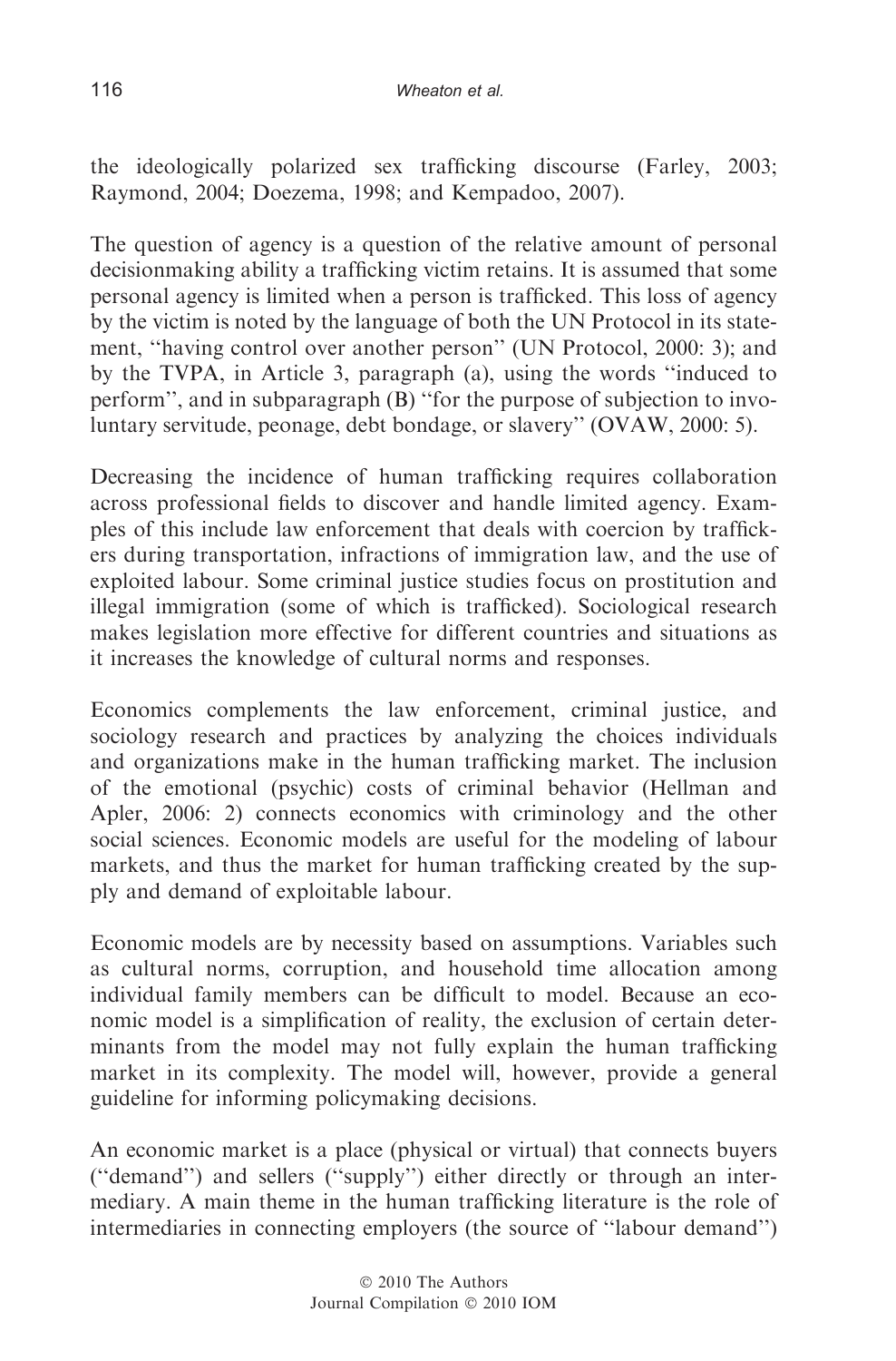needing compliant labour with vulnerable individuals seeking employment.

The market for trafficked people involves labour supply decisions by vulnerable populations (possibly migrants), labour demand decisions by employers, and the intermediary decisions by human traffickers. This paper discusses the decisions of these groups. We model human trafficking as a monopolistically competitive industry with many sellers (human traffickers) offering many buyers (employers) differentiated products (vulnerable individuals) based on price and preferences of the individual employers.

This paper uses rational-choice theory. We assume that individuals use all available information (are economically ''rational'') and compare costs and benefits (employ cost-benefit analysis) to obtain the highest level of wellbeing or profit. We define all key terms for those unfamiliar with economic rhetoric.

Unlike Becsi (1999), who divides the participants in the human trafficking market into criminals (human traffickers), non-criminal households (vulnerable population), businesses, and the government, we look at the agents making economic choices in the market: (1) vulnerable individuals, (2) traffickers, (3) employers, and (4) users of slave-produced products or services. Both the efforts of and corruption of government and law enforcement officials are widely noted in the criminal justice literature on human trafficking (Kyle and Dale, 2001: 33). This paper does not specifically analyse government policy. Instead, it discusses the implications of government policy within the human trafficking market and suggests areas of policy improvement.

As with the international drug trade and the illicit arms trade, profit is the driving motive for human trafficking. Chuang (2006: 140) refers to human trafficking as '''an opportunistic response' to the tensions between the economic necessity to migrate, on the one hand, and the politically motivated restrictions on migration, on the other.'' Human traffickers connect the supply of labour in source areas with the demand for labour in destination areas. Corruption in politicians and law enforcement officers contribute to both the lack of accurate information on human trafficking and the ease with which traffickers transport and exploit victims.

International human trafficking has been identified in most nations. A country may serve as a source of trafficked human beings, a transit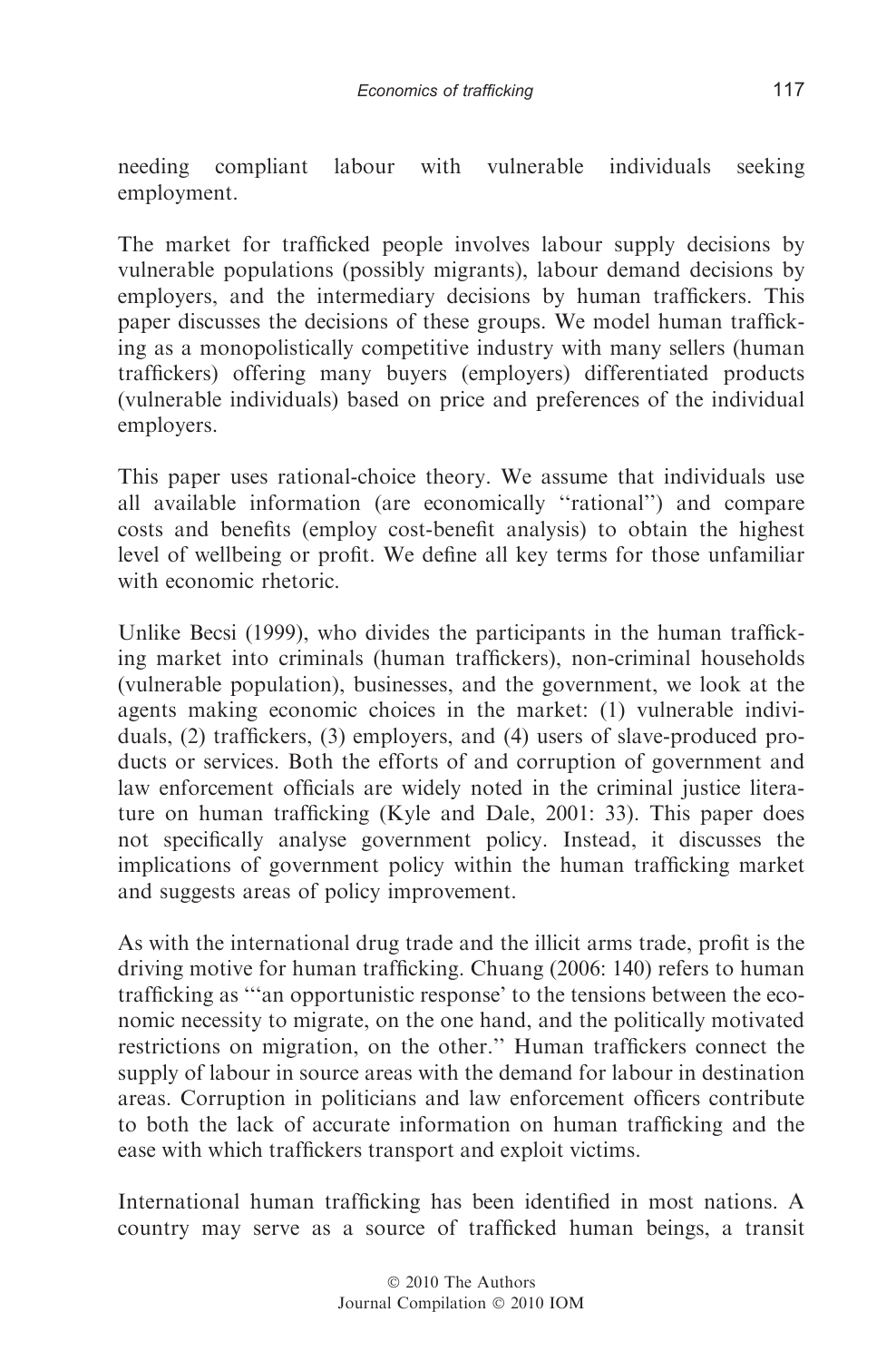country through which people are trafficked, or a destination country where the trafficked individuals' labour is used (Under Secretary for Democracy and Global Affairs, 2007: 10; Salt and Stein, 1997: 467). While there is substantial evidence that trafficking takes place within the United States (Schauer and Wheaton, 2006: 146; Mizus, et al., 2003: 4; Venkatraman, 2003; Estes and Wiener, 2001; Campagna and Poffenberger, 1988), as in the rest of the world, it is hard to quantify the number of trafficked individuals. According to US government estimates, 600,000 to 800,000 persons are trafficked across international borders annually (GAO, 2006). The United Nations Office on Drugs and Crime estimates that around 2.5 million people are being trafficked around the world at any given time. It is thought that approximately 80 per cent of trafficked individuals are women and girls while around 50 per cent are minors (Under Secretary for Democracy and Global Affairs, 2007: 8).

Estimates involving human trafficking are imprecise due to disparities in governmental and non-governmental definitions and the underground nature of human trafficking. For a number of reasons those who have been victimized by traffickers or who have illegal alien status are often reluctant to provide information. All agencies and researchers cite the need for more information in order to understand and reduce trafficking in humans.

## THE HUMAN TRAFFICKING MARKET

## Understanding the market for human trafficking

This paper models the human trafficking market as a monopolistic competition consisting of many sellers and buyers dealing in differentiated products. Traffickers encounter few barriers to entering the market when they see profit being made by other traffickers or exiting the market if they find they are not making a profit. The ease of entry and exit precludes a monopoly or oligopoly. Despite the large number of suppliers in the market, product differentiation (in this market, trafficked individuals with different personal attributes) allows monopolistically competitive sellers to have some control over the price at which they sell their products.

The monopolistic competition model best fits the market for human trafficking for a number of reasons. First, there are many sellers in the market. Whether human trafficking is by organized groups of criminals (Office on Violence against Women., 2000) or by small, loose networks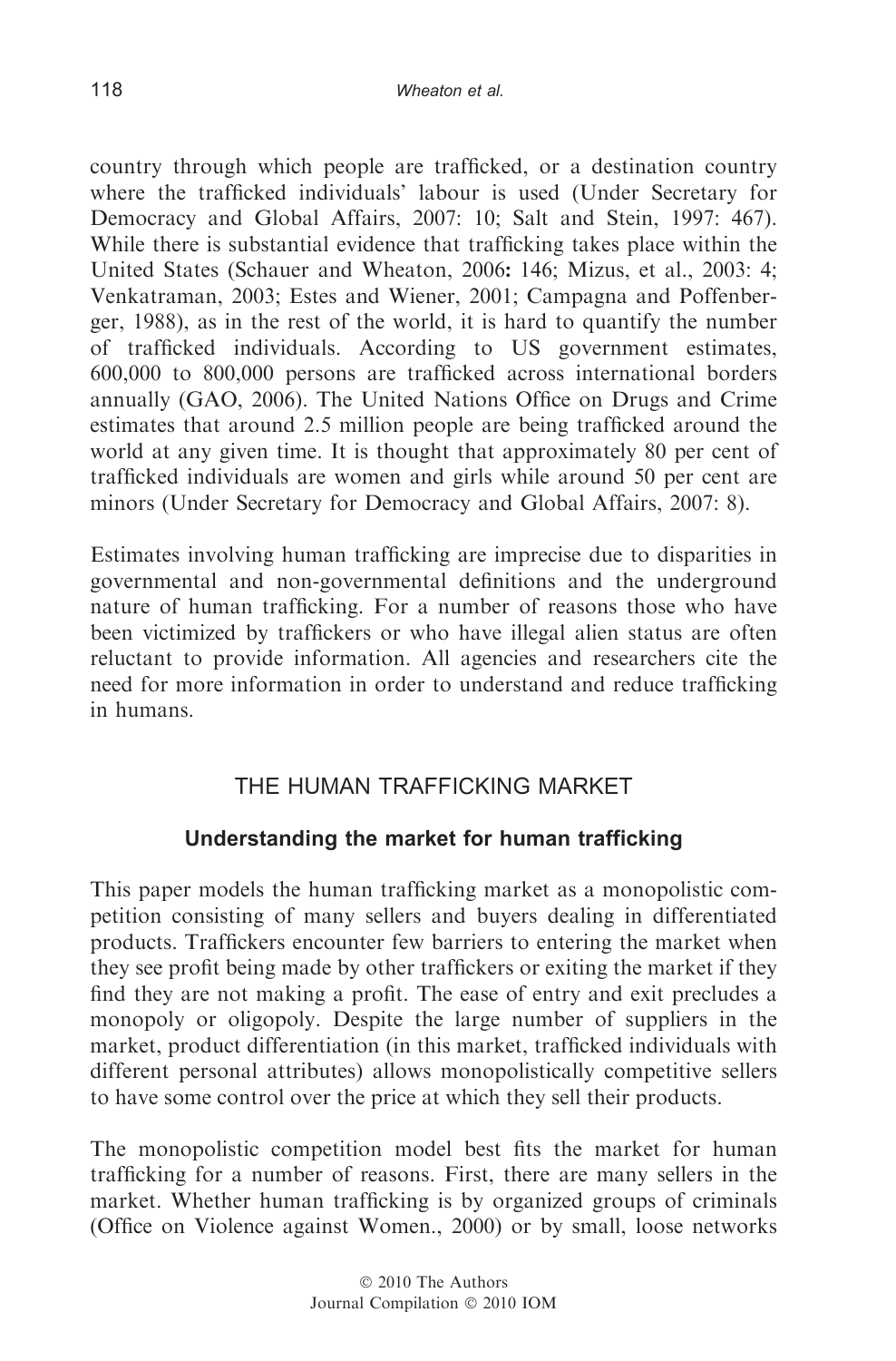of entrepreneurs (Klueber, 2003; Zhang and Chin, 2002a, 2002b; Bush, 2004; Kwong, 1997), the benefits so greatly outweigh the costs that a willing cadre of traffickers is assured. As Bales (2005: 89) states, ''Criminals are inventive. They work in a context of intense competition, they must be flexible, and they must adapt quickly or (at times literally) die''.

Second, many buyers demand human trafficking victims for employment for a variety of reasons. Employing trafficked individuals is by nature exploitative. In many cases, the trafficked individual does not have the right to decide whether to work, how many hours to work, or what kind of work to do (Bales, 1999: 9).

Third, the human trafficking market is characterized by product differentiation. Bales (2005: 158) points out that ''attributes vary according to the jobs or economic sectors in which the retail consumer intends to use the trafficked person. Different attributes are needed for prostitution or agricultural work or domestic service, though these will overlap as well''. Because there are so many different uses for trafficked individuals, the economic model in this paper assumes that the trafficker and employer negotiate over price so that the trafficker has some control of selling price.

## Supply and demand in the human trafficking market

Human traffickers participate in a monopolistically competitive market supplying a product in many forms. The price the trafficker will receive is based on availability of the desired product, characteristics of the product, the number of similar products available, and the negotiating acumen of the human trafficker. At very low prices, human traffickers will be unwilling and unable to supply trafficked individuals because costs exceed revenue. If the trafficker's costs do not change, an increase in the price received leads to increased profit and thus an increase in the number of trafficked individuals supplied.

Employers willing to employ trafficking victims face the traffickers' upward sloping supply curve. Because the employer is trying to decrease labour costs, the employer's downward sloping demand curve is zero at high. In Figure 1, at a price above P<sub>HIGH</sub> employers can employ legitimate labourers because they do not benefit from using trafficked labour. This is shown by the dotted part of the demand curve. The viable price region in which those employers who use trafficked labour would be willing to employ trafficked victims would be at a price below P<sub>HIGH</sub>.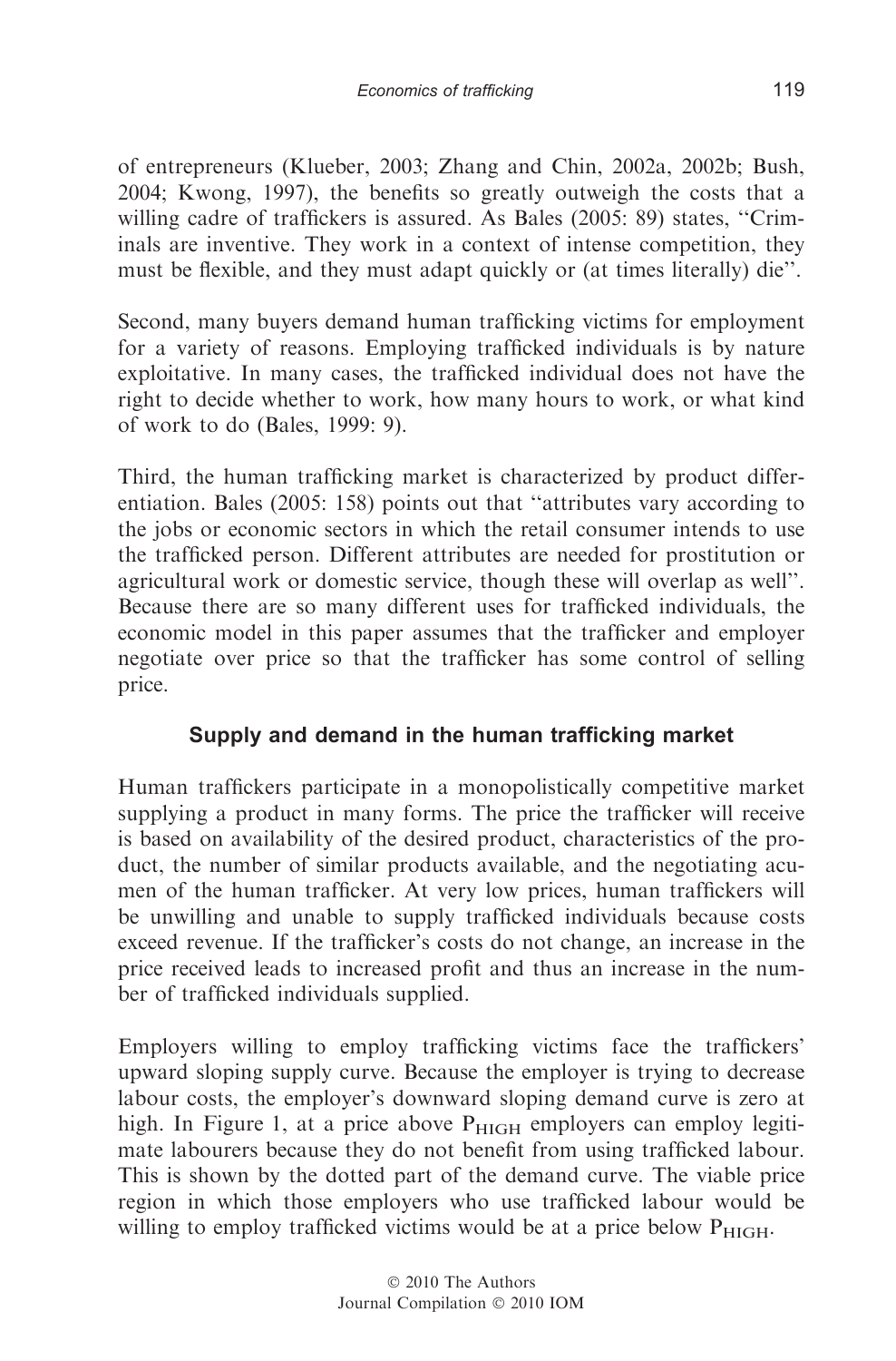





#### Vulnerable Individuals

Most economic research deals with legal goods and services, perhaps due to the difficulty of getting reliable data on illegal markets (Reynolds, 1986: 8). In a legal labour market, money flows from businesses to households for the use of the households' time. An individual or household can determine how much labour to provide ("labour supply") based in part upon the compensation offered for the hours of labour. To work, a labourer must give up time that could otherwise be used for leisure activities or to gain education and training (''human capital'' investment). Earned and unearned income allows individuals to buy combinations of goods and services. Individuals maximize wellbeing (economic ''utility'') by deciding how much labour to provide (to generate income) and how much leisure time to retain, based on the time and energy needed for each activity.

Economists typically model the number of hours devoted to labour market activity (labour supply) as dependent upon the wage rate offered, unearned income, and a host of personal characteristics (many of which Othman (2006: 52) calls ''push factors'') that include gender, age, education, composition of household, number of own children, social status, and family wealth. Labour supply decisions may also be affected by the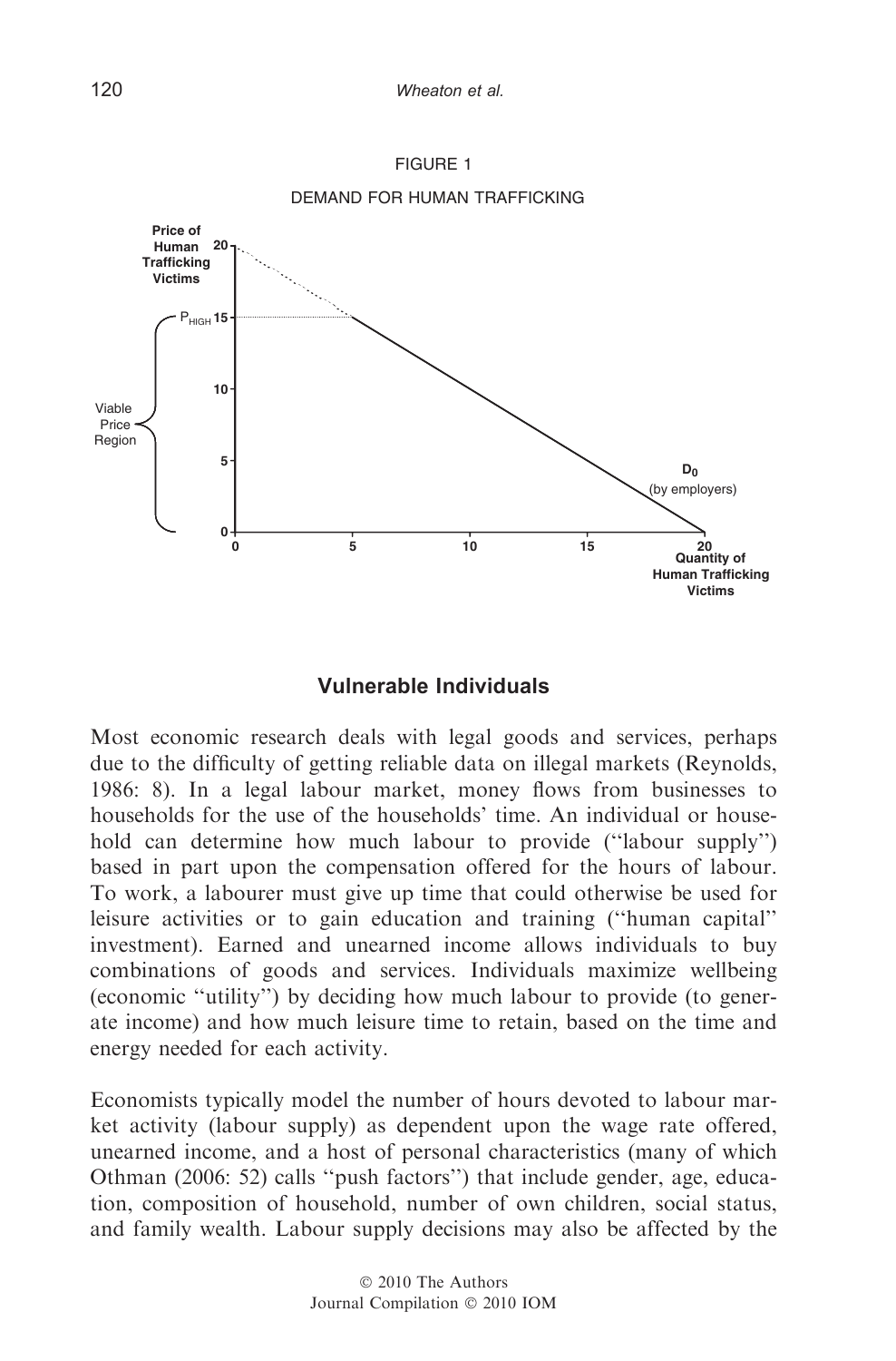local economy, culture, political instability, globalization, and information availability (which Othman (2006: 53–54) calls ''pull factors''). These variables and others are determinants of the type and location of work a person chooses, given agency.

Criminal justicians and sociologists believe these push and pull factors make populations vulnerable to labour market exploitation and, possibly, human trafficking. Research looks at characteristics of those who choose to relocate such as gender (Ehrenreich and Hoschild, 2006; Klueber, 2003), education (Richard, 2000; Kelly, 2002; Klueber, 2003), and age (Green, 1998). Other studies focus on political instability (Derks, 2000; Hughes, 2000 and 2002), globalization (Bales, 2005), income differentials between developed and developing countries (Bales, 2000, 2003), worldwide capitalism and transnational corporations (Anderson and Davidson, 2003), and the universal devaluation and marginalization of women and children (Demleitner, 2001). Ejalu (2006: 171–173) suggests poverty, lack of education, urbanization and centralization of educational and employment opportunities, cultural thinking and attitude, traditional practices, domestic violence, corruption, conflicts, and difficulty in acquiring visas as causes of human trafficking.

In both the international and national markets, decisions to relocate (across or within national borders) are based on the perception that wages and opportunities in other areas are higher than those within the area of origin. Roy's model ''describes how workers sort themselves among employment opportunities'' (Borjas, 2008: 341) depending upon their skill level or human capital. Positive selection occurs when persons with higher levels of education decide to migrate because wages for highskill jobs are higher in another area. Negative selection occurs when less educated persons migrate because wages for low-skilled jobs are higher in another area. Borjas (2008: 343) states the key implication of the Roy model as, ''the relative payoff for skills across countries determines the skill composition of the immigrant flow''. This is also true of the relative payoff for skills across different areas within a country.

In general, both human trafficking and human smuggling literature point out the low education and skill levels of the majority of those migrating illegally. This is likely due to the fact government immigration restrictions are aimed at the low-skilled migrants (Bales, 2007: 137). This means that negative selection is occurring and low-skilled workers are migrating in hopes of higher wages in destination areas.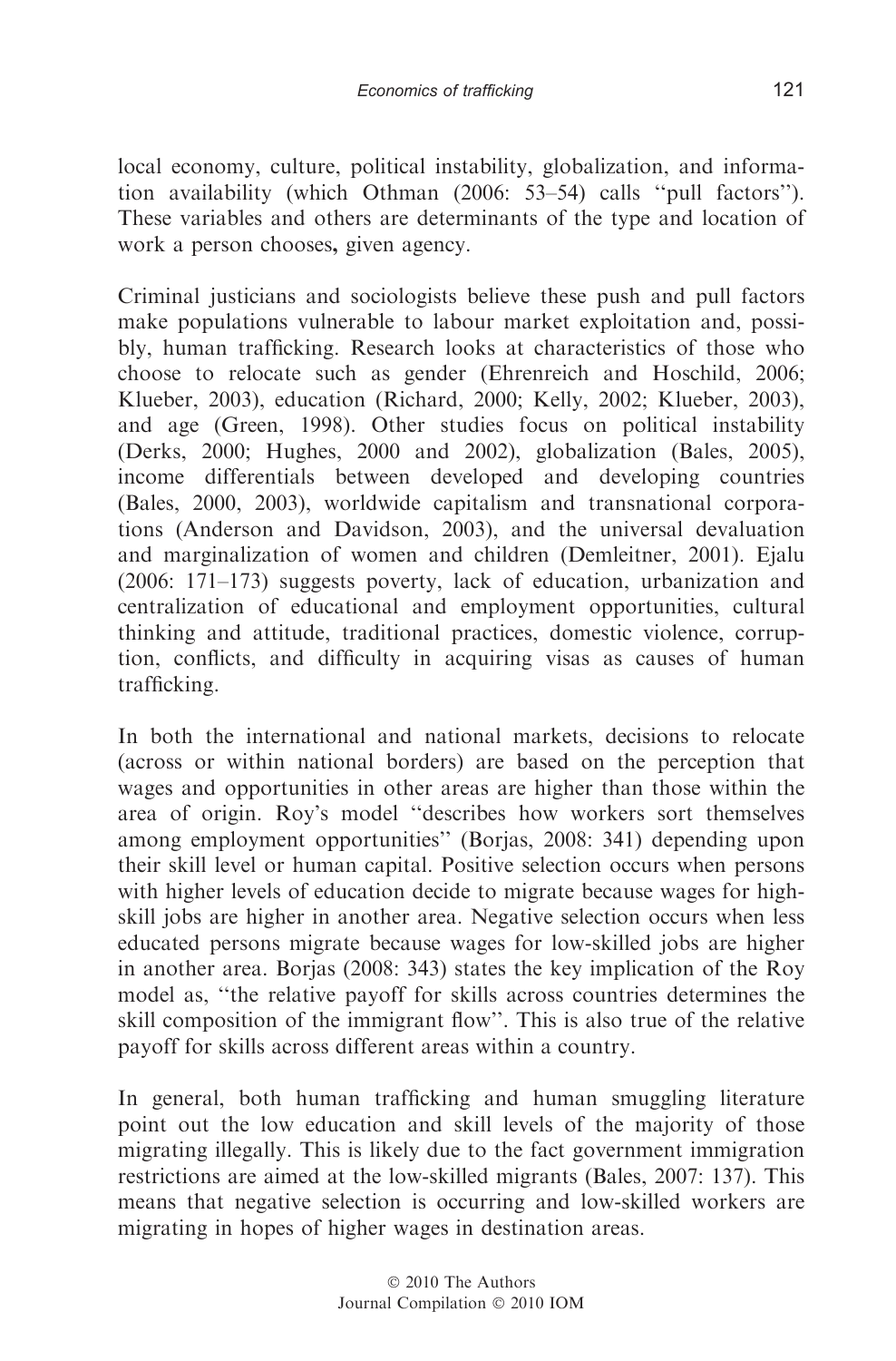Relocating is often seen as a means of helping the family, either by enabling the person to contribute financially to, or by eliminating the individual's financial burden on the family. In addition, television opens up a new world to impoverished people, contributing to their desire for opportunities, goods, and services.

Costs of relocating depend upon the individual's circumstances and include being away from family and friends, fees for relocation services, possible exploitation, and adapting to a new culture, language, and rules. The large number of people relocating from developing to developed countries suggests that for many the perceived benefits of relocation outweigh the known costs.

In the international labour market, problems develop when migration is not legal. Skeldon (2000) cites bureaucratic complexity and government corruption as factors that impede the legal mobility of labour. As legal migration is reduced due to stricter immigration rules and increased border security, illegal migration becomes more prevalent. The United National Office of Drugs and Crime (UNODC) reports that ''irregular migrants are increasingly resorting to services offered by migrant smugglers…'' (UNODC, 2009). Human traffickers offer new options for those wishing to migrate by facilitating illegal border crossings and providing false papers and funds needed to cover the cost of travel and relocation (Demleitner: 263; Kelly, 2003). Kwong (1997) argues that as legal immigration is made more difficult, the profit for traffickers rises proportionately. While there are a number of immigration rules, few countries have anti-trafficking laws in place to impede the flow of illegal migration. Those countries with anti-trafficking laws tend to have little enforcement of those laws (Salt, 2000).

While money flows relatively freely from businesses to households in legal markets; in the human trafficking market money flow is disrupted. The targeted victims receive little or no income, and further, lose some agency. Once agency is limited, the person is by definition a trafficked individual and is thus ''commodified.''

A variety of circumstances reportedly lead to the limiting of a person's agency, including being kidnapped or being misled by a seemingly genuine employment offer (Klueber, 2003). The individual may be aware that she will have to perform certain tasks but is kept ignorant of the scale of degradation awaiting her (Hughes, 2002). Jobs using human trafficking victims include ''prostitution, domestic service, agricultural work,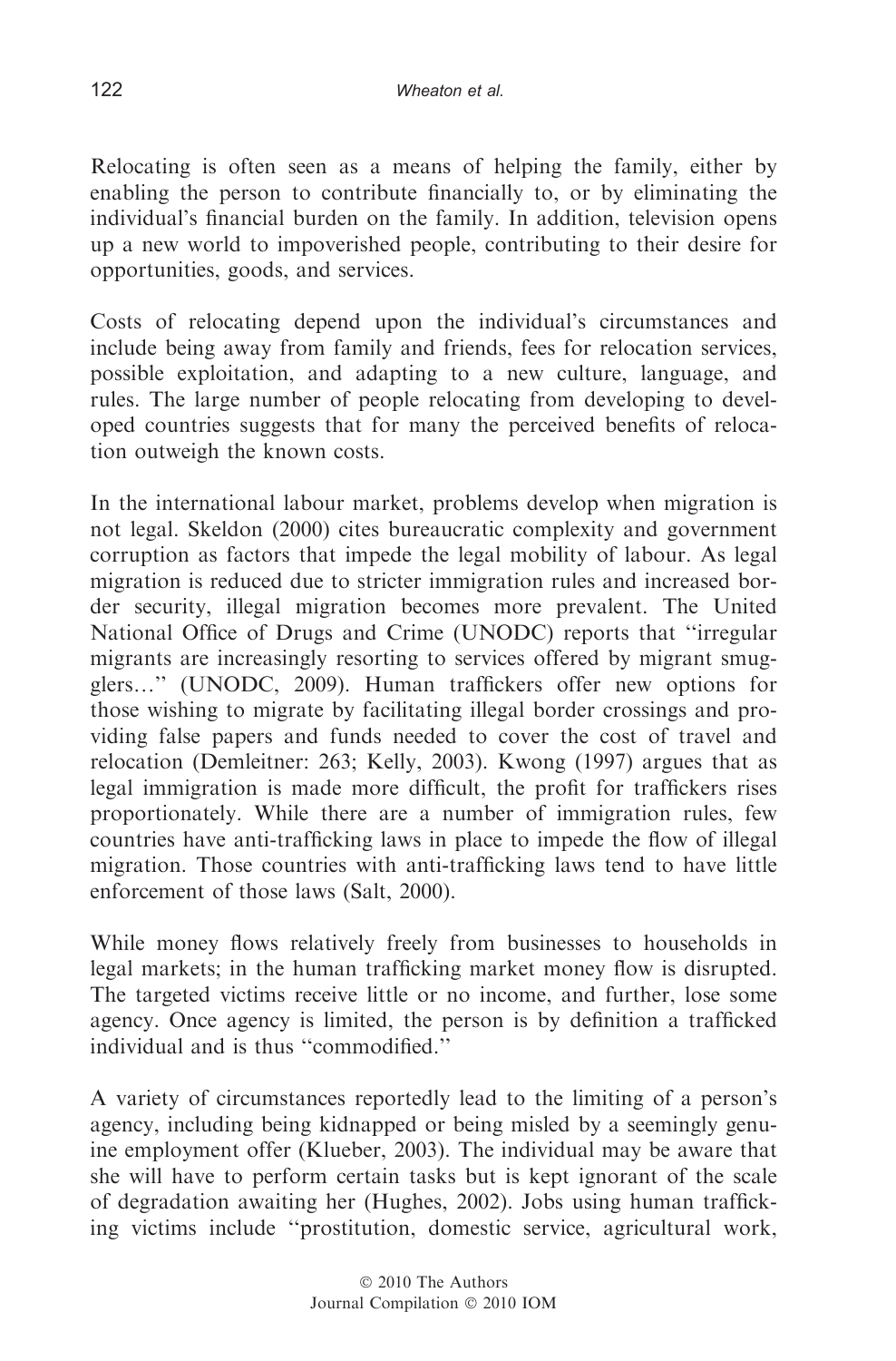work in small factories and workshops, mining, land clearance, selling in the market, and begging'' (Bales, 2005: 146–150). Due to the diversity of usage, trafficked individuals who have some similar characteristics may be sold to different types of employers.

Bales (2000: 83–130) identifies several types of trafficked labour and reports the way trafficked individuals ''…are used and the part they play in the world economy is increasingly similar wherever they are.'' For example, debt bondage, one of the oldest forms of slavery and the most prevalent form of modern human trafficking, uses a worker's labour to pay off a debt owed by that individual or the individual's family, often at a highly inflated rate of interest (Zakhari, 2005: 141). The amount of the loan could include inflated fees for trafficking victims across international borders (Kwong, 1997) and for food, clothing, and shelter required in transit.

#### Human traffickers

In the human trafficking market, traffickers act as intermediaries to provide employers, who use trafficked labour, with workers who have the desired characteristics. The successful human trafficker's business is dynamic, adapting as populations become vulnerable and as areas of demand shift. The trafficker may never meet the ultimate users of the trafficked victims. This follows Bales' (2005: 169) definition of business-to-business (trafficker to business owner) rather than business-to-consumer marketing. Human traffickers take advantage of the disparity between low wages and lack of employment opportunities in some areas and the seemingly abundant jobs and high wages in other areas.

When describing the rational-choice approach to crime, Becker (1995) states, ''people decide whether to commit crime by comparing the benefits and costs of engaging in crime.'' Becker cites income from illegal work (1968) and psychic benefits (''getting away with something'') (1995) as benefits of crime.

Human traffickers offer differentiated products; limiting the number and type of individuals they traffic to employers (or use as employers). This means that each human trafficker faces an individual demand curve for his product. This demand curve depends partly upon how unique consumers perceive the supplier's product to be in comparison with similar products available from other suppliers.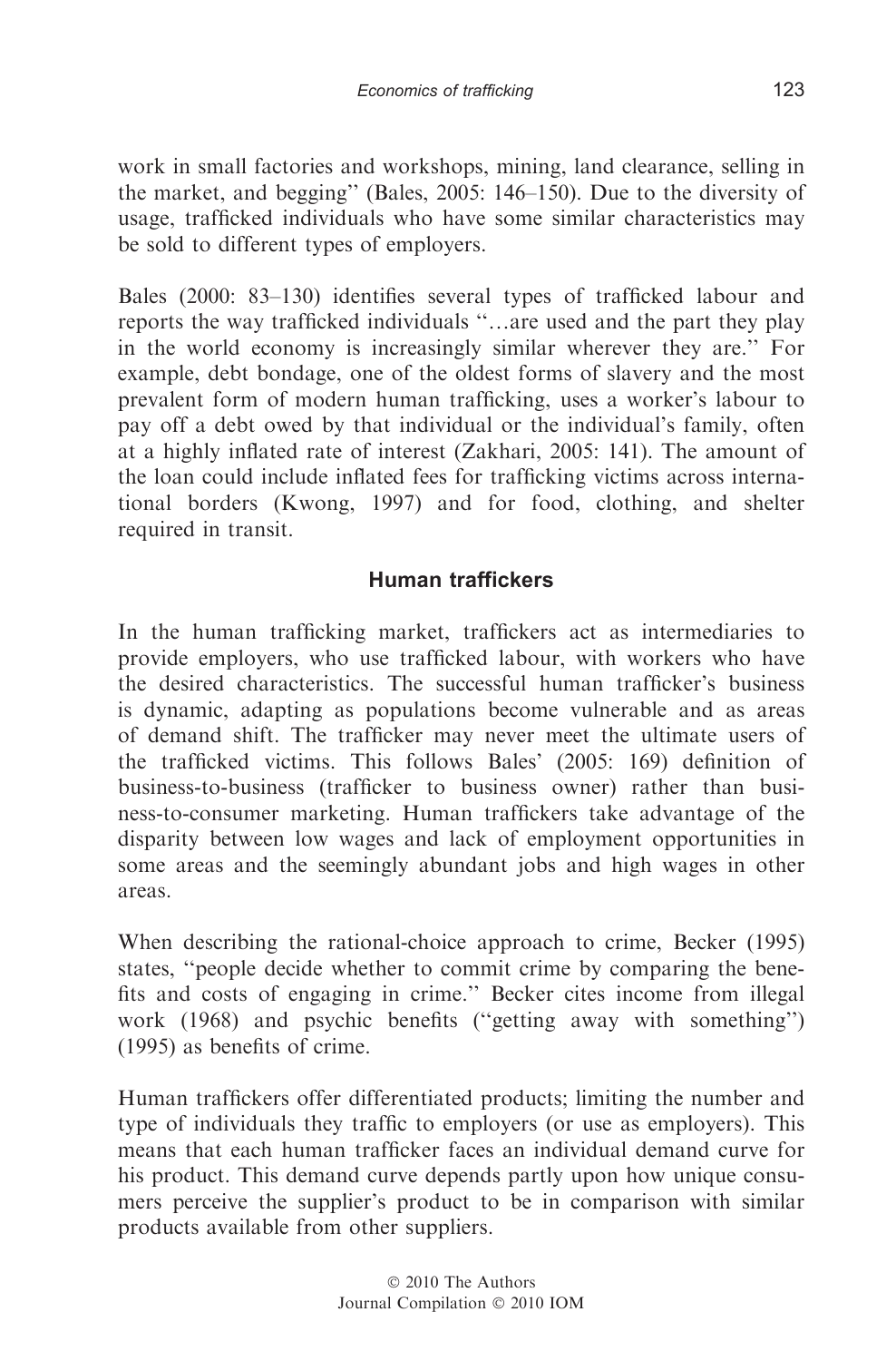The revenue from human trafficking is large, an annual estimated average of US\$ 13,000 per trafficked victim totaling US\$ 32 billion (Belser, 2005: 18). Trafficked individuals are assessed as much as US\$ 100,000 each in the United States (Zakhari, 2005). Bales (1999: 23) reports that slavery is a US\$ 13 billion industry. Vulnerable populations exist in every part of the world due to such factors as globalization, economic and political instability, disease, disintegration of families, and war. This has increased labour movement both within countries and across international borders resulting in a steady supply of vulnerable individuals available to traffickers. Schloenhardt (1999) says the demand for slave labour is an impetus for criminals to create an illegal market.

Human traffickers face monetary (operational), physical (risk to life and health), psychological, and criminal (risk of being caught and severity of punishment) costs. In addition to the cost of moving individuals from one place to another, transportation costs include the costs of outfitting individuals for travel and falsified documents. There are also reports of traffickers presenting a sum of money to the families of children they traffic as signs of goodwill. Hughes (2000) weighs the low risk faced by traffickers with the potentially high profits due to ''computer communication of international financial transactions, political and economic weakening and collapse, and the desire to migrate''.

In the short run, the human trafficker gains economic profit (total revenue minus total cost, including the opportunity cost of using inputs) by selling at a price above average total cost (ATC) of trafficking persons. Average total cost includes average fixed costs (an average of those costs that have been paid and cannot be recovered) and average variable costs (costs that vary depending upon the individuals and circumstances necessary for trafficking). Average fixed cost includes the cost of establishing routes, recurring bribes, and forged travel documents. Because of these high fixed costs, average total cost is high at low quantities of trafficked individuals and decreases as operations increase in size, up to a certain point. Average variable cost consists of specific travel arrangements that vary based upon the individuals and changing characteristics of transportation. As the quantity of trafficking by an individual trafficker increases, the average total cost begins to rise due to the increase in average total costs brought about by the complicated logistics of illegally transporting larger numbers of people. Thus the average total cost curve is at first downward sloping and then upward sloping.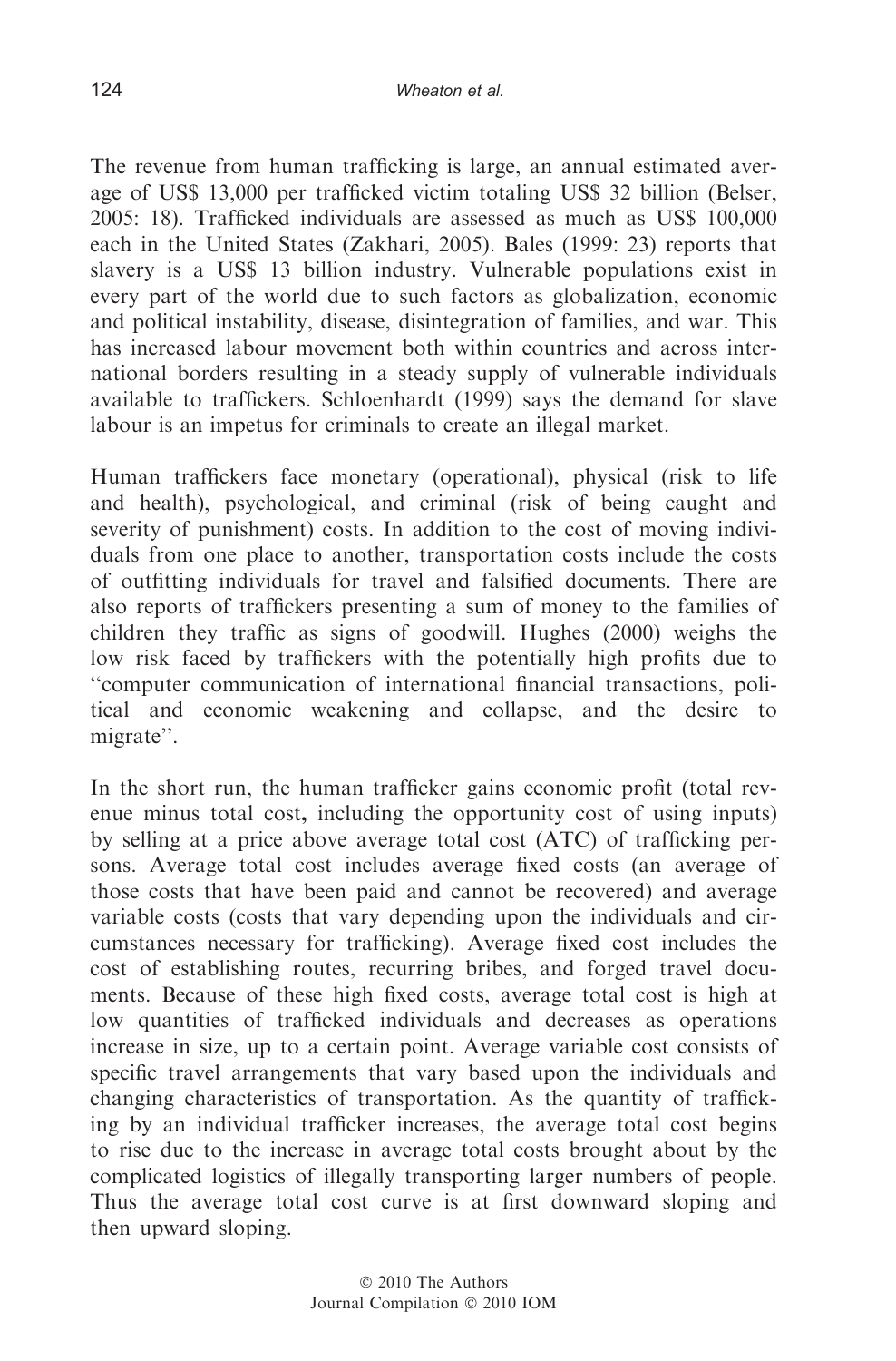The marginal revenue (additional revenue from the last unit supplied) curve for a human trafficker is downward sloping. At very low quantities, the trafficker can charge very high prices to those employers who demand trafficked workers. Employers are willing to pay lower prices as more trafficked workers become available in the human trafficking market. Thus the marginal revenue curve is downward sloping.

Marginal cost is the additional cost to the trafficker of the last unit (trafficked person) supplied. The cost of supplying the first unit of trafficking is high because of the (fixed) costs of setting up the trafficking network in addition to the variable costs of transporting the individual. The additional cost of supplying the second trafficked person is much lower because the fixed costs have already been taken into account with the first person. We assume therefore that the marginal cost is very low for each of the first few trafficked individuals after the first one. As the trafficker increases the number of individuals supplied, marginal cost increases to account for the increased costs of providing documentation, housing, and transportation to a larger group of people. This means that the marginal cost curve in Figure 2 is upward sloping.



FIGURE 2

© 2010 The Authors Journal Compilation © 2010 IOM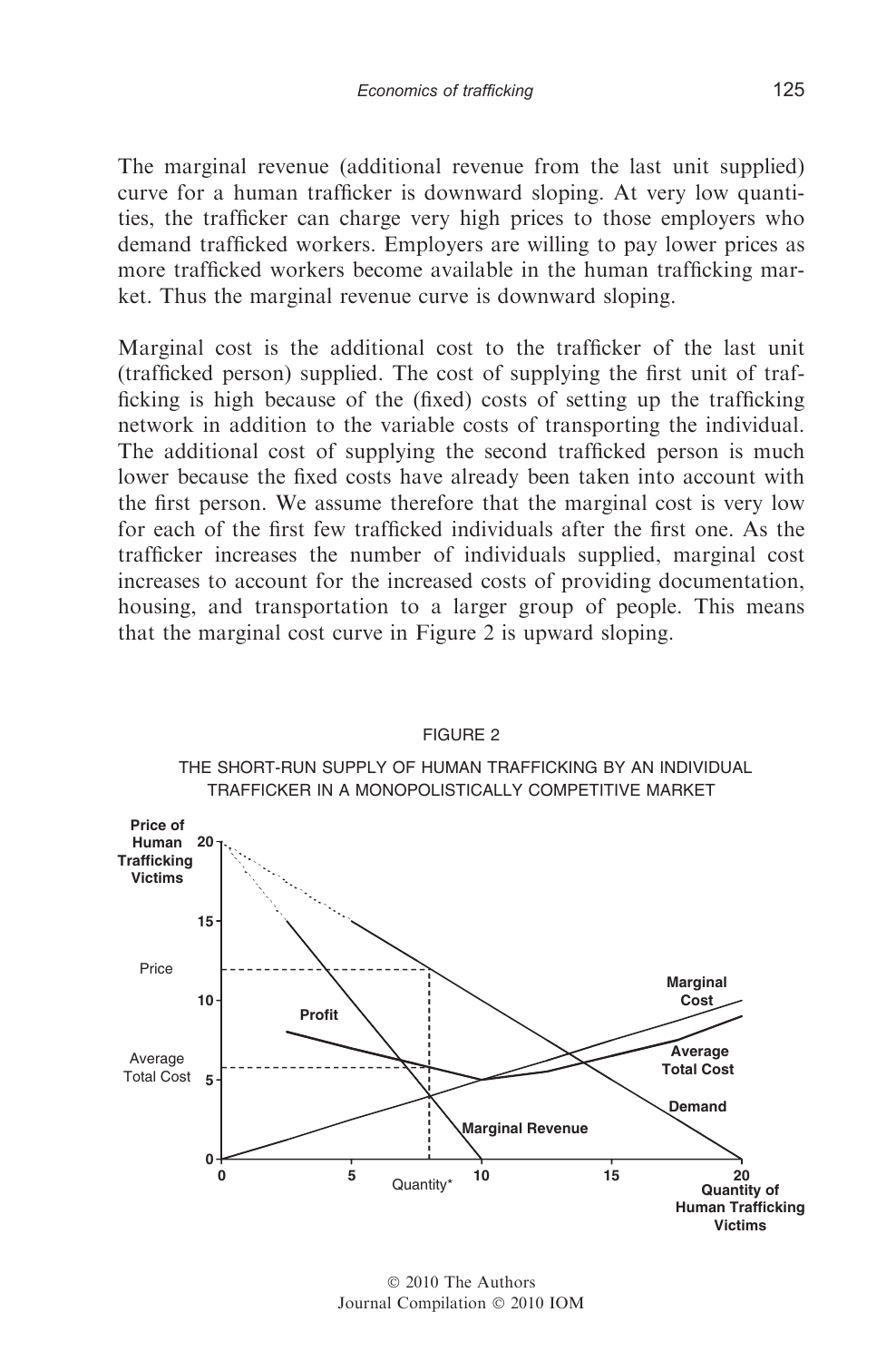A trafficker will choose the quantity of individuals to traffic based upon maximizing profit. This occurs at the point  $(O^*)$  on Figure 2) where marginal revenue equals marginal cost. At any quantity above this point, the cost of supplying the individual is greater than the revenue received from the sale of the individual, thus driving down profit. The profit is shown as the area below the demand curve between price and average total cost. Faced with an average total cost greater than price, suppliers will exit the market.

When other entrepreneurs see that there is economic profit in the human trafficking market, more suppliers enter the market. When there is an influx of a certain type of trafficked individuals (an increase in supply), there is greater competition and differentiated products become more similar, which drives down prices. In the long run, this means the individual trafficker's demand curve will shift left showing a decrease in the part of the entire human trafficking market provided by that trafficker. Suppliers will continue to enter and exit the market based on the possibility of profit until economic profit (which takes into account the opportunity cost of using inputs) is zero. Although economic profit is zero, accounting profit (revenue minus monetary costs, excluding opportunity costs) is positive for those traffickers remaining in the market. For an individual supplier, this is the point where price equals average total cost for the individual trafficker as shown in Figure 3. It is reasonable to assume that traffickers who accept the lower profit include those who have the lowest costs, are desperate for money, have networks in which the victims can be resold, or are involved in multi-stage operations in which there are different uses of the trafficked victims.

A trafficker knows that he is taking a risk in his chosen business and that his liberty and safety are constantly threatened. For example, victims' family members and communities may seek to punish the trafficker or other traffickers may use force to protect their recruitment areas or to take over someone else's area. Local, national, or international authorities threaten the trafficker's freedom and livelihood, but conviction rates show that the risks of human trafficking are lower than the risks of trafficking illegal drugs or arms. For example, with only a few hundred federal prosecutions since January 2001, the TVPA has had little impact on human traffickers in the United States (Venkatraman, 2003: 2); and beyond those identified, arrested, and prosecuted, much trafficking goes unrecognized or undiscovered.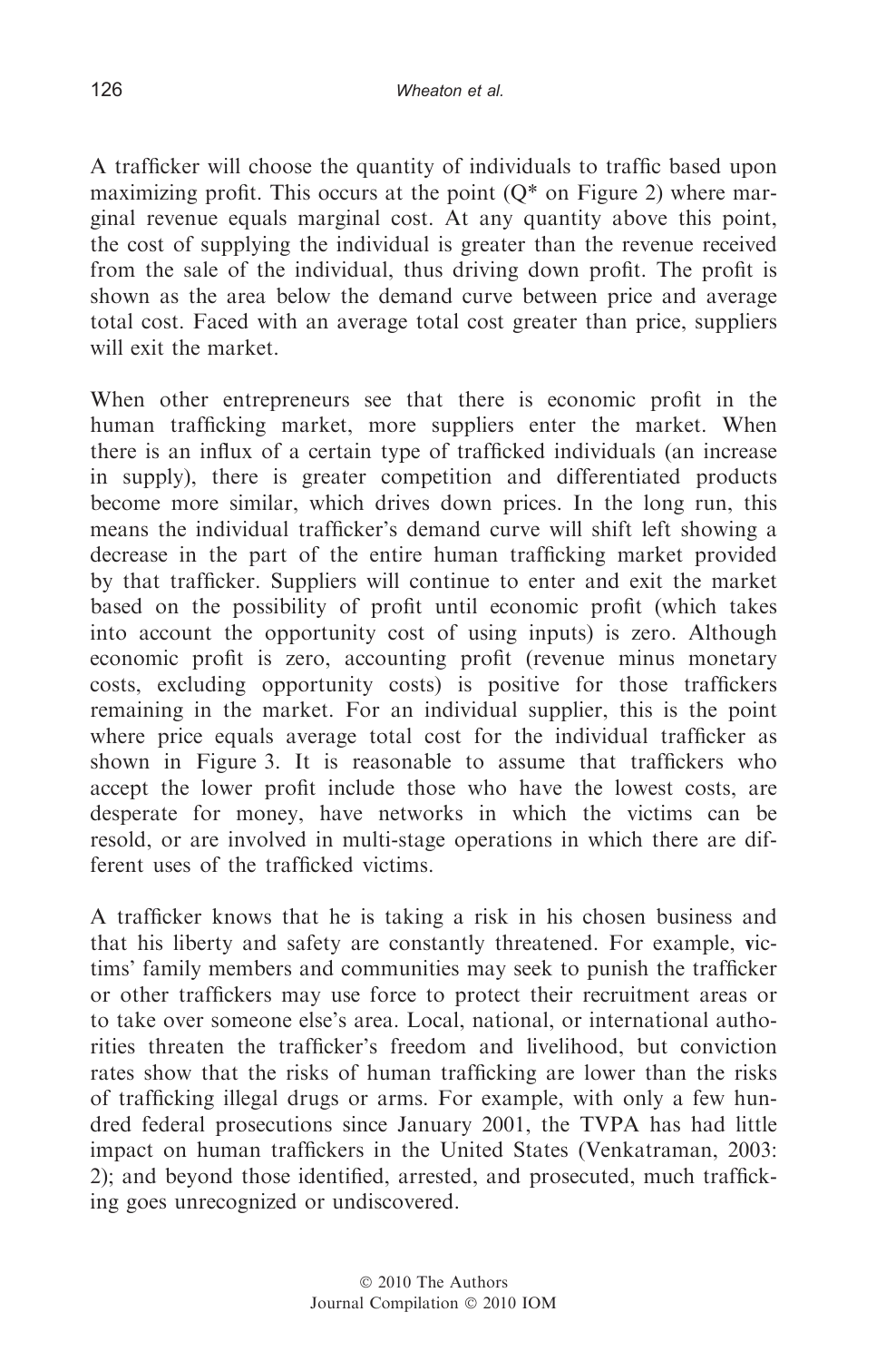



#### THE LONG-RUN SUPPLY OF HUMAN TRAFFICKING BY AN INDIVIDUAL TRAFFICKER IN A MONOPOLISTICALLY COMPETITIVE MARKET

Human trafficking requires specific knowledge of vulnerable populations, recruitment tactics, and methods of finding and bribing corrupt officials. In addition, access to safe migration routes and ways to obtain the documents needed to cross borders are needed if trafficking internationally. Trafficked individuals may be sold to other traffickers for further transport, sold directly to employers who demand trafficked labour, or used as labour supply by the trafficker. Because many people have some knowledge of the techniques of trafficking, traffickers are easily replaced. Feingold (2005: 28) describes these individuals as ranging from ''truck drivers and village 'aunties' to labor brokers and police officers.''

A trafficker may be responsible for only part of the transportation of vulnerable individuals or for identifying and procuring individuals. Kelly (2002) and Schloenhardt (1999) consider different groups under the heading ''traffickers''. On the frontlines are organizers (entrepreneurs, planners, arrangers, and investors) and middlemen (recruiters, transporters, sellers, guides, and crew members). At the trafficked victims' destinations are the business operators (including enforcers, support personnel, and specialists). Corrupt government and law enforcement officials (protectors and informers) help the process.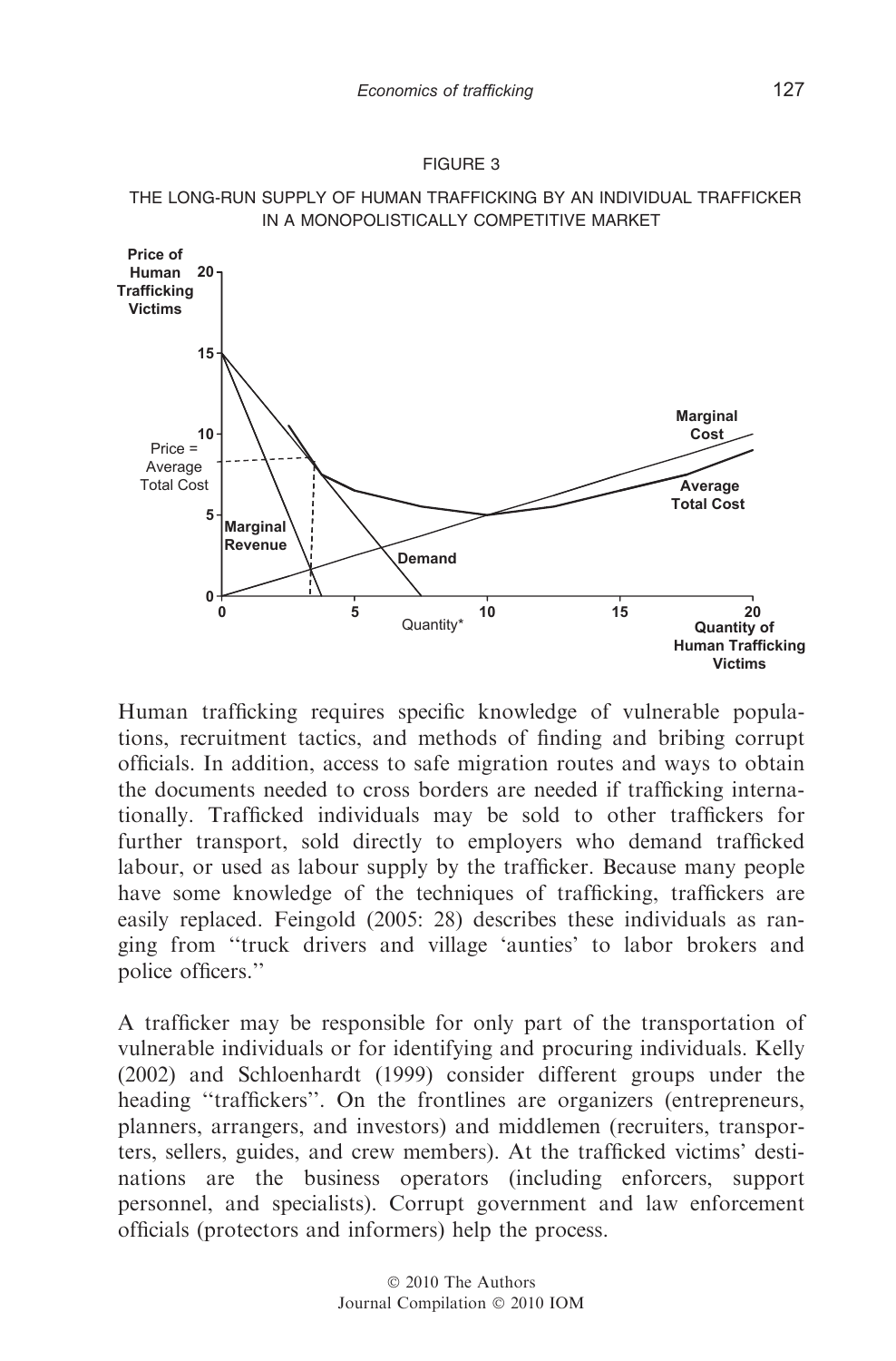#### Employers

A firm's goal is to maximize profit. Employers are willing and able to hire different amounts of labour at varying wages. The Bureau of Economic Analysis reports compensation of employees was 56.5 per cent of US GDP in 2006 (often including minimum wage requirements, overtime pay, hazard pay, or benefits). Because labour is such a large part of business costs, a small increase in the cost of labour can significantly increase the cost of production and decrease profit. Employers may seek trafficked individuals as a cheaper labour source, a part of what Salt (2000) calls the ''commodification of migration''. Bales (1999: 22) reports that trafficked individuals ''…constitute a vast workforce supporting the global economy.''

For example, throughout the history of the United States, American business, agriculture, and industry have minimized labour costs as a way to maximize profit. Surges of immigrants supplied much of the low-cost labour needed to dig Southern canals, to fight for the United States in its conflicts, to provide labourers and strikebreakers for industry. Long before 1776, Africans were coerced to immigrate and common European labourers were brought to America in one of several forms of debt-bondage known collectively as ''indentured servitude''.

In the early twenty-first century, American industry continues to rely on immigrants as the source of the least expensive labour. Suppressing wages is a way for business and industry to compete with ubiquitous subcontracting and outsourcing of production (Kwong, 1997: 10). The low cost of illegal immigrant labour and trafficked labour in such enterprises as agriculture and construction tends to depress wages for legal immigrants as well as for citizen labourers.

Employers maximize the return on their investments by providing a minimum level of wellbeing for trafficked labour and do not have to be concerned about government-regulated human rights, constitutional rights, safety issues, or benefits for workers. Businesses may require trafficked individuals with unique selling points (USPs) (Bales, 2005: 159). For example, young labourers may be needed for long work hours or exotic, young females may be desired for prostitution. In the sex trafficking industry, different parts of the world demand trafficked individuals based upon hair and skin colour. For example, Kempadoo (2004) notes that in the Caribbean, yellow-skinned females are desired for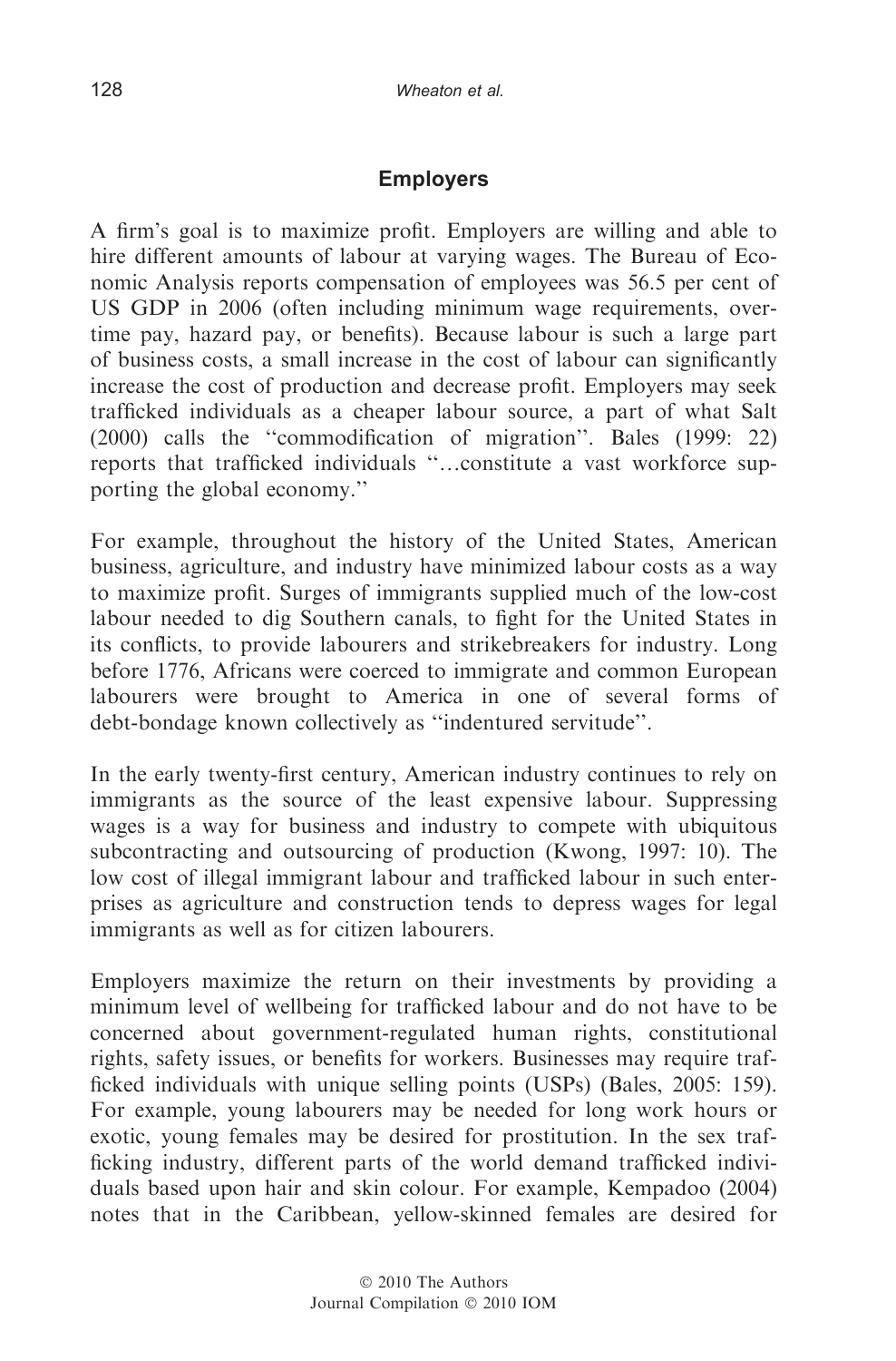prostitution. While employers demand labour for the production of goods or services, individuals and households use a large number of trafficked labourers for such jobs as domestic service (Bales, 2005: 146). In this case the individual or household is the employer.

An additional benefit to employers is the very low cost of discarding trafficked victims after they can no longer contribute to profits due to disease or other health issues, age, noncompliance, or for other reasons. As with human traffickers, employers may use coercion, threats to family, and confiscation of documentation to keep individuals from complaining to officials. If the costs of maintaining a worker exceed the revenue he or she generates, he or she is discarded and replaced. This process may be as easy as setting the trafficked victim out on a street corner to be picked up by Immigration and Customs Enforcement (ICE) or disposed of in other ways (Bales, 1999: 31).

There are a number of monetary costs to employers of trafficked labour. These include paying the human trafficker for workers; housing, clothing, and feeding workers; and may also pay police and other officials to turn a blind eye on their activities. Today a trafficked individual is a very low-cost item (a few thousand dollars) compared to an estimated US\$ 100,000 (2003 dollars) for a strong, young male Creole Mulatto slave on the DuParc Plantation in Louisiana in May, 1808, before emancipation.

While trafficked labour is monetarily cheaper to employers than legal labour, there are additional costs involved including physical, psychological, and criminal costs. For example, there is the possible loss of social status (and therefore income) if it becomes public that the firm uses trafficked labour. In terms of criminal costs, using trafficked labour poses little risk of prosecution to employers. Penalties (including prison time and fines) for trafficking in human beings are stiff, but only if the traffickers can be caught and convicted (USDOJ, 2003: 8). Due to the underground and coercive nature of human trafficking, it is difficult for legal authorities to find and indict employers who use trafficked labour.

Several businesses along the manufacturing chain are at least partially dependent upon trafficked labour (Bales, 1999: 23–24; Bales, 2007: 126). At a low level, employers use trafficked labour for production in sweatshops, agriculture, and domestic labour. On the next level, producers subcontract jobs out to lower cost producers. A third level includes the intermediaries who obtain the goods from producers to supply to large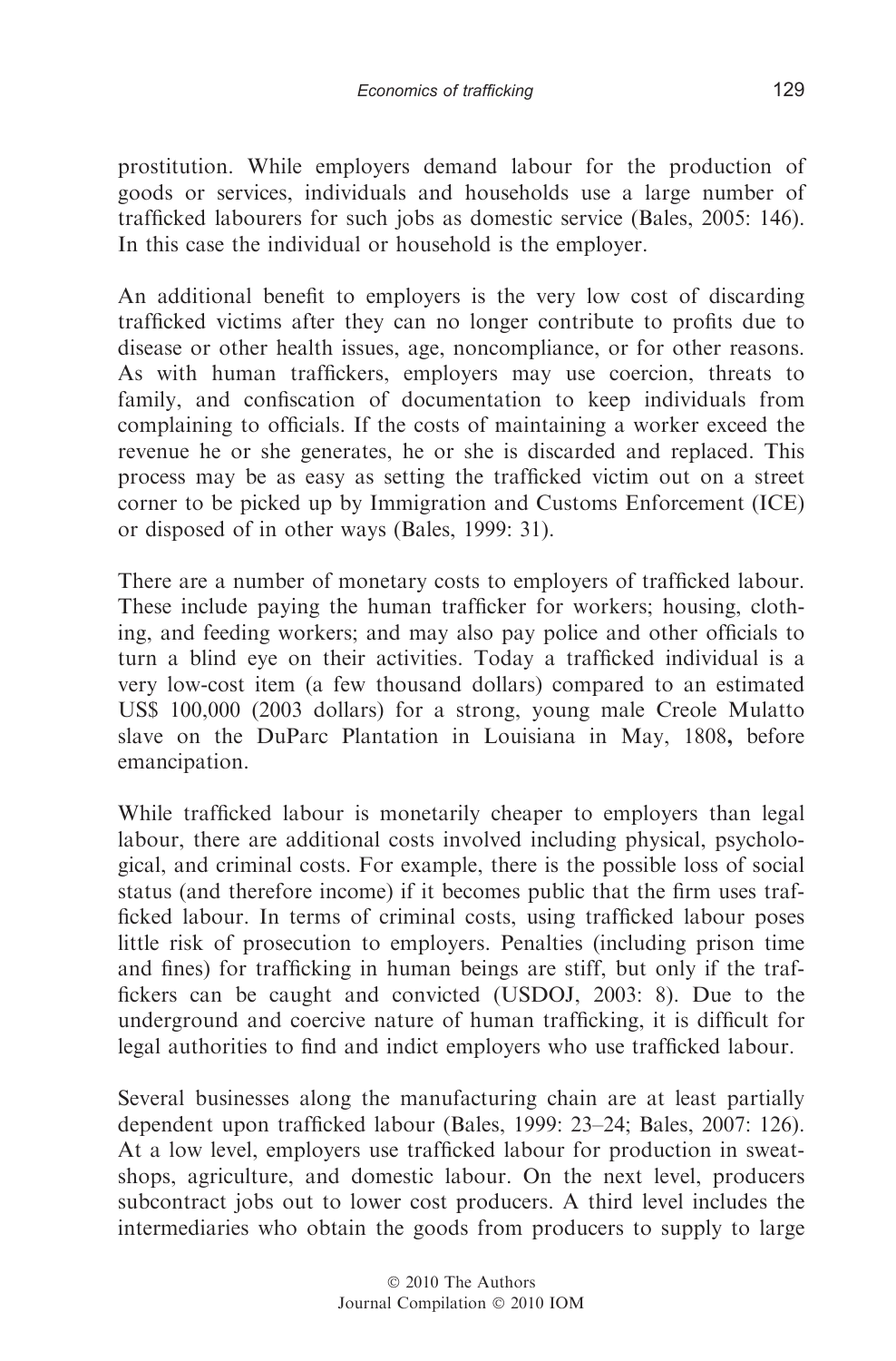corporations. At the top, international corporations demand the lowest priced goods for resale to consumers and to increase shareholder dividends (Bales, 1999: 9).

#### Consumers and fautors

The consumers have the same goal as employers: Paying the lowest price to receive the highest benefit. This means that consumers weigh the costs and benefits of consuming items and services and make purchasing decision based on the item's or service's net benefit.

The most commonly described form of human trafficking is sex trafficking. Reynolds (1986: 4) states, ''As long as some people demand prostitution services and are willing to pay for them, there will be someone else who will emerge and supply that demand.'' A ''fautor'' is defined as the ultimate consumer of the services of a prostitute or sex-trafficked victim (Schauer and Wheaton, 2006); although knowledge of the victim's trafficked status may not be known. If in general consumers do not know about the trafficked-labour content of their purchases, it follows that fautors may be unaware that the prostitutes they frequent are held in bondage. When those profiting from the use of forced labour in the orange juice industry (Bowe, 2007) are not under suspicion, people who consume orange juice may be unaware, or may not wish to be aware, of its use. As an example, during the time of his research, Bowe reports that there were only two officers assigned to the whole southern area of Florida to check on orange juice production and harvesting.

## IMPACTING THE MARKET FOR HUMAN TRAFFICKING

As previously stated, economics analyses the choices made by individuals and organizations. Within the labour market for human trafficking, these choices are made by vulnerable individuals, traffickers, and employers. The economic model of the human trafficking market can be used to inform policymaking by presenting a theoretical and visual representation of the effects of policy on the quantity and price of trafficked individuals.

Increasing costs to human traffickers is the main way to affect the supply side of the market. Coordinated international law enforcement and legal cooperation as well as increased punishment for those caught transporting individuals illegally and against their will would increased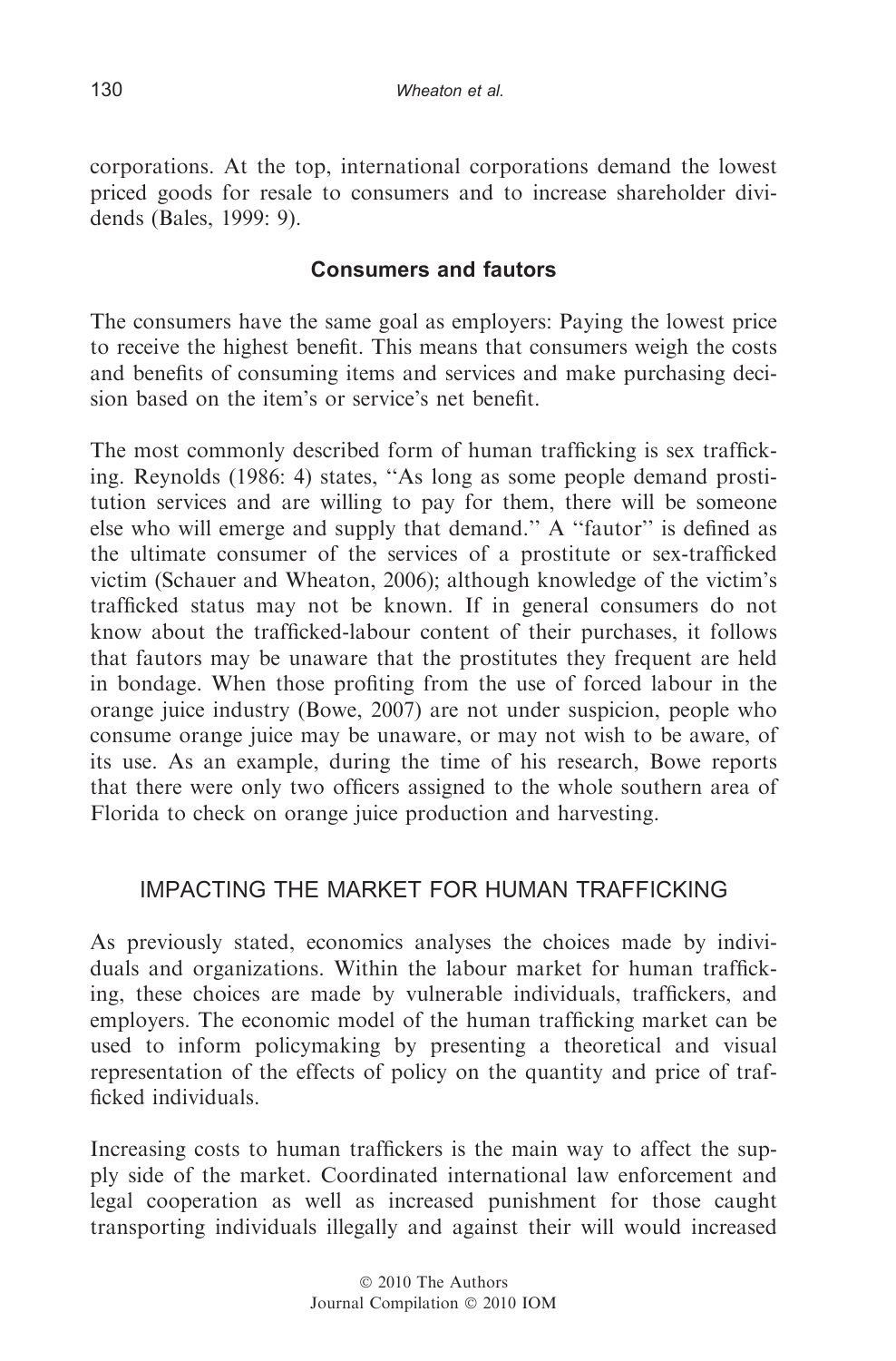the expected cost of trafficking (Naim, 2005: 106). In addition, creating job opportunities where people have previously despaired of making a living by legal means would effectively increase the opportunity cost of engaging in criminal activity. Throughout the literature it is clear that crime prevention rather than crime control and policing is needed to decrease human trafficking.

Until 2007, the UK plan of action against human trafficking had targeted the supply side of the market (UK Action Plan, 2007: 31). They are now moving toward tackling the demand side of the human trafficking equation, calling for a ''more sophisticated approach and understanding of the demand factors''.

Reducing the demand for trafficked humans means decreasing benefits to employers of employing trafficked labour, whether on-site or through subcontracting. If information is used to educate consumers about the horrors trafficked individuals face, consumer boycotts of certain products and services can be used to decrease benefits to employers. Another way is to increase police administration intent to prioritize enforcement of trafficking offences. Laws can be reworked to more



FIGURE 4

© 2010 The Authors Journal Compilation © 2010 IOM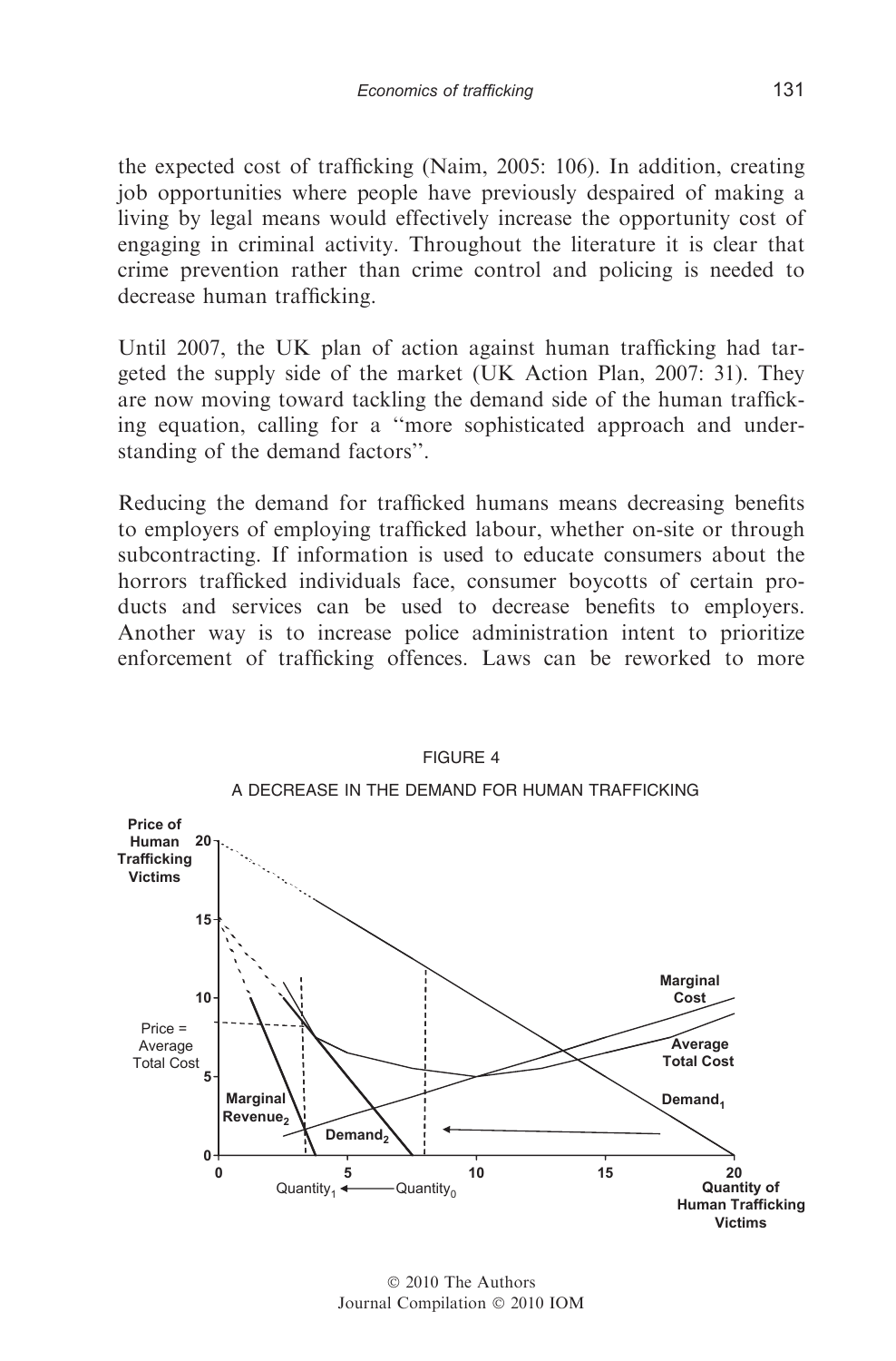severely punish those caught knowingly using trafficked labour, including fautors and consumers of trafficked victim-produced products and services.

Figure 4 shows a decrease in the demand for trafficked individuals by a specific trafficker as a leftward shift in the demand curve (from Demand<sub>1</sub> to Demand<sub>2</sub>). This leads to a decrease in the quantity of trafficked victims exchanged in the market (from  $Q_0$  to  $Q_1$ ) and a decrease in the price charged by the trafficker. Figure 4 shows the case in which the price drops until it is equal to average total cost. Employers left in the market will be those who are desperate for trafficked labour, have a network to resell victims, or have multi-stage operations in which there are a variety of uses for human trafficking victims.

## **CONCLUSIONS**

Productivity resulting from individual agency and economic gain is a key to national and global economic growth. Human trafficking tears apart the structure of local economies, adds to the bureaucratic and law enforcement burden at all levels of government, and destroys people's lives. It leads to increased crime and immigration problems, decreased safety for vulnerable populations, and decreased welfare for nations (Bertone, 2000). Human trafficking affects the global economy as source countries lose part of their labour supplies and transit and destination countries deal with the costs of illegal immigration. Breakdowns in international trade relations can occur when human trafficking becomes a bargaining issue. Reducing the incidence of human trafficking must therefore become a global response goal and a top priority of communities, law enforcement, and policymakers.

What needs to be done? Bales (2007: 19) gives a list of anti-trafficking policies including ending world poverty, eradicating corruption, slowing the population explosion, halting environmental destruction and armed conflicts, canceling international debts, and getting governments to keep the promises they make every time they pass a law. While this metamorphosis seems unrealistic in the short term, economic analysis of the human trafficking market points to initial steps needed at each level of involvement. The research presented calls for a system of international cooperation to decrease benefits to employers of using trafficked labour to increase costs to traffickers of transporting vulnerable individuals, and to lower the net benefit to persons for relocating illegally.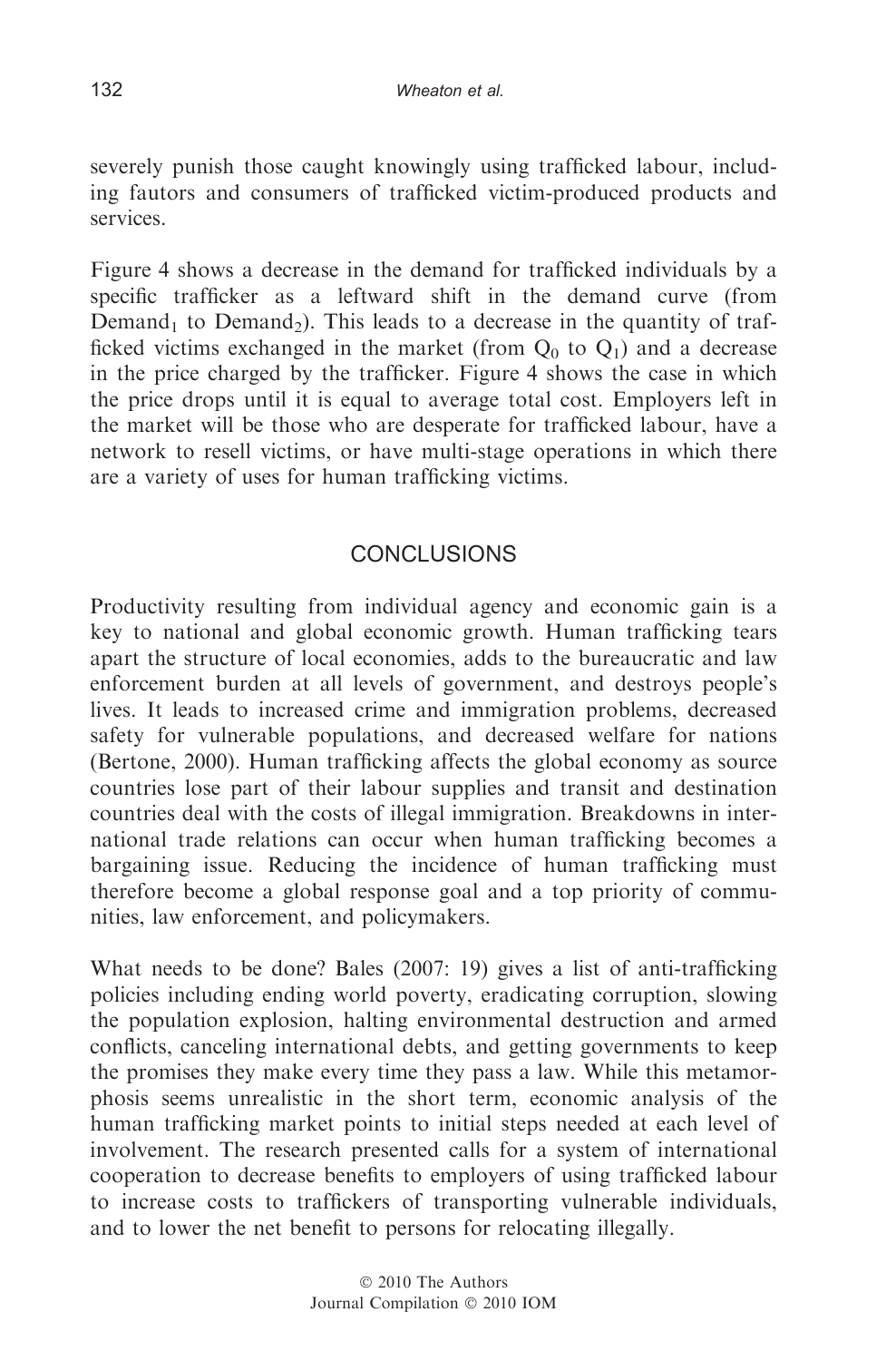Scarce funding leads governments to focus resources on reducing the demand for human trafficking which would in turn decrease both the price and numbers of trafficked victims. Because of the continuous supply of vulnerable populations, international border issues, and crime prevention obstacles, decreasing the supply of human trafficking is economically less efficient, although vitally necessary. In addition to the previous discussion of decreasing benefits to employers of trafficked labour and increasing costs to human traffickers, there are major areas that need to be strengthened to effectively decrease the incidence of human trafficking.

Other important steps are the global cooperation needed to reduce human trafficking and the creation of a concise and worldwide definition of human trafficking. Presently the terminology of human trafficking, and hence reporting by regional, national, and international entities, is imprecise and misleading. A felony lacking definition cannot be controlled, nor can it be counted or measured. The US TVPA leads the world in its definitions of human trafficking and in its insightful responses to the criminal acts and victimizations of human trafficking. The TVPA can be improved through the inclusion of the knowledge gained through empirical studies. Only with precise definitions can researchers begin to gather data and apply empirical analysis. The human trafficking literature is almost entirely anecdotal at this point in time.

Bales (2007: 231) says the two major tools for fighting human trafficking are awareness and resources. Data collection and analysis are needed to facilitate accurate information for law enforcement officials and those witnessing human trafficking. There is a need for more information about the methods of traffickers and structures of trafficking (Aronowitz, 2003). It is also important to get information on trafficked individuals and business practices from the users of trafficked services. For example, one part of the UK plan of action against human trafficking calls for raising awareness of men who frequent establishments where sex trafficking is in operation. In deterring the demand for forced labour, the UK action plan looks to the Gangmaster Licensing Authority and the 2006 Immigration, Asylum and Nationality Act for criminal penalties involving the employment and labour exploitation of illegal migrants. Additionally, the UK Action Plan calls for specific measures when dealing with trafficking victims who are children stating, ''They have very special needs, a reduced capacity to assess risk and an increased dependence on others'' (UK Action Plan, 2007: 31, 40, 60).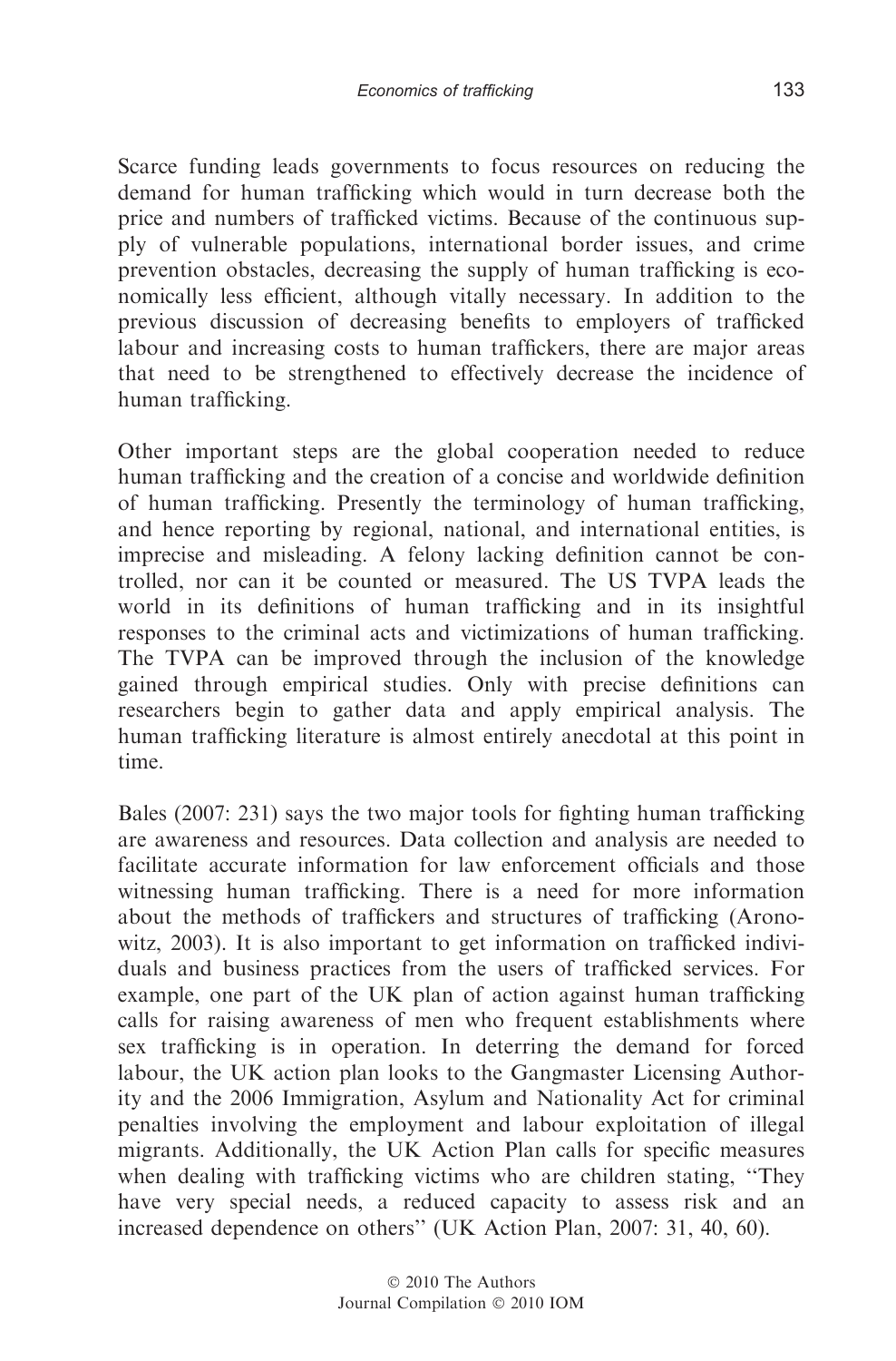Decreasing human trafficking requires both international and domestic solutions. Nations (as well as individual states within the United States) should create anti-trafficking laws consistent with the TVPA. What shall Europe do? Interstate and international law enforcement coordination is needed to reduce human trafficking. Law enforcement officers also need to improve their ability to identify and intervene in human trafficking. Schauer and Wheaton (2006: 166) state, ''Police must receive training in trafficking law enforcement, how to identify trafficking, how to perceive the paradigm shift [from criminal to victim], how to rescue victims and how to make contacts for victim services, and how to deal with victims who may willingly serve as witnesses in the prosecution of traffickers''.

Another issue, one requiring a paradigm shift, is for nations and states to recognize that persons who have been illegally trafficked are not themselves criminals. Rather, trafficked persons are the victims of traffickers, of employers of trafficked labour, and of end-users of trafficked labour. With the rapidly-increasing anti-immigration activism in first world countries and the resultant rapid fortification of borders against illegal entry, laws and law enforcement have tended to identify anyone who has entered a country illegally as a criminal. The United National Office of Drugs and Crime states, ''Police and criminal justice staff needs standard working procedures to guarantee the physical safety of victims, protect their privacy and make it safe for them to testify against their abusers'' (United National Office of Drugs and Crime, 2009).

Once realistic crime definitions are created, and once laws are created that engage police at all levels in the enforcement of human trafficking laws, policing agencies must give human trafficking highest enforcement priority. Human trafficking must receive high enforcement priority; for without agency encouragement, human trafficking will be difficult to identify and enforce. The seizure of the property of human traffickers and employers of trafficked individuals would serve to not only discourage the practice of human trafficking but also to push human trafficking into a higher enforcement priority category as the proceeds of asset forfeiture seizures would be applied to funding needs of policing agencies. The United National Office of Drugs and Crime states, ''…successful convictions depend on the police and others making the right decisions. This can only happen if they have the knowledge and capacity to respond to human trafficking'' (United National Office of Drugs and Crime, 2009).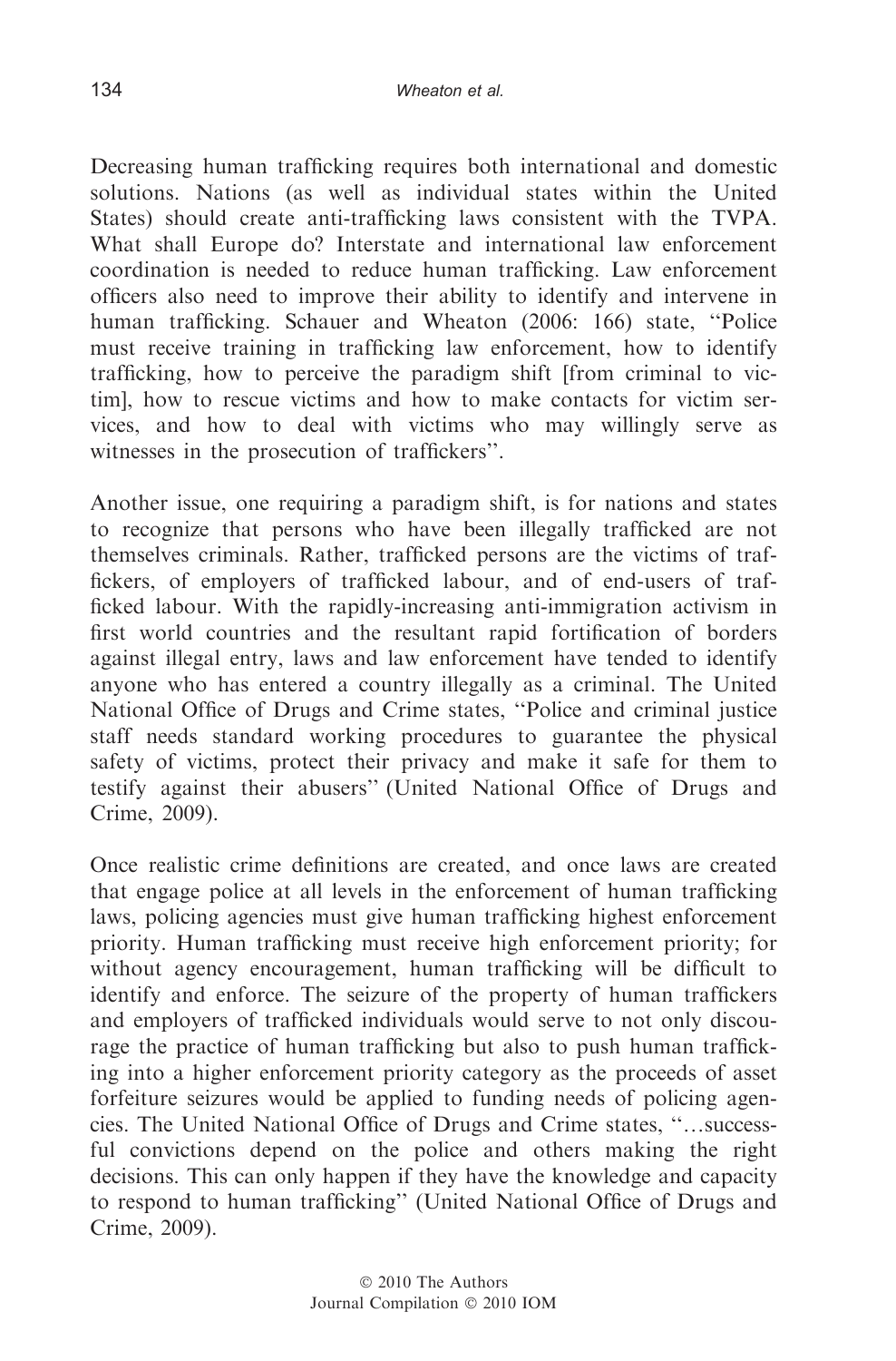Historically and economically, prohibition has not decreased the trade in illegal goods and services. Bales (2005: 166) suggests a better solution would be to increase workers' ability to emigrate legally. Restrictions, he adds, push the trade underground, where it is more violent and harder to discover. Becker, et al. (2004: 31) point out that the United States' prohibition on alcohol caused illegal producers to replace legal ones. Bales (2007: 2) notes, ''…making something illegal doesn't make it cease to exist; making it illegal only causes it to vanish from view''. Restricting immigration therefore leads to increased revenue for traffickers.

While victim services are being made available to trafficking victims by various social agencies under the provisions of the TVPA and UK Action Plan, further research is necessary to identify the services required to provide necessary help for victims of human trafficking. With faulty definitions and cases being brought forward in small numbers and piecemeal, many questions still exist about the availability and type of victim's services required to meet the needs.

Both law enforcement and citizens of countries around the globe must be educated to understand trafficking as the international crisis it has become. In Ending Slavery: How we free today's slaves, Kevin Bales (2007: 94) presents several recommendations for community education and action responses. He suggests that community groups and schools get information about human trafficking (available at, http:// www.freetheslaves.net). In addition, staff and volunteers of international organizations need training to recognize warning signs of trafficking and the steps of responding. Support is needed to provide the finances and recognition needed to provide antislavery workers on the front lines with the training in conflict resolution, community building, and victim services to transform people from victims into productive wage earners. Funders and funding agencies should be encouraged to work toward providing stable funding for groups working on antislavery projects in the field. Inter-agency and inter-organizational dialogue and cooperation would also help in the fight against human trafficking. When local populations recognize human trafficking, the crime comes out of hiding and effective responses can be created.

If accurately informed about the tactics of human traffickers (when documented and published), persons considering relocating gain a more realistic view of illegal migration and the perceived net benefit of illegally migrating decreases. Effective deterrence of human trafficking means targeting every stage of human trafficking involvement (Bales, 2007: 31),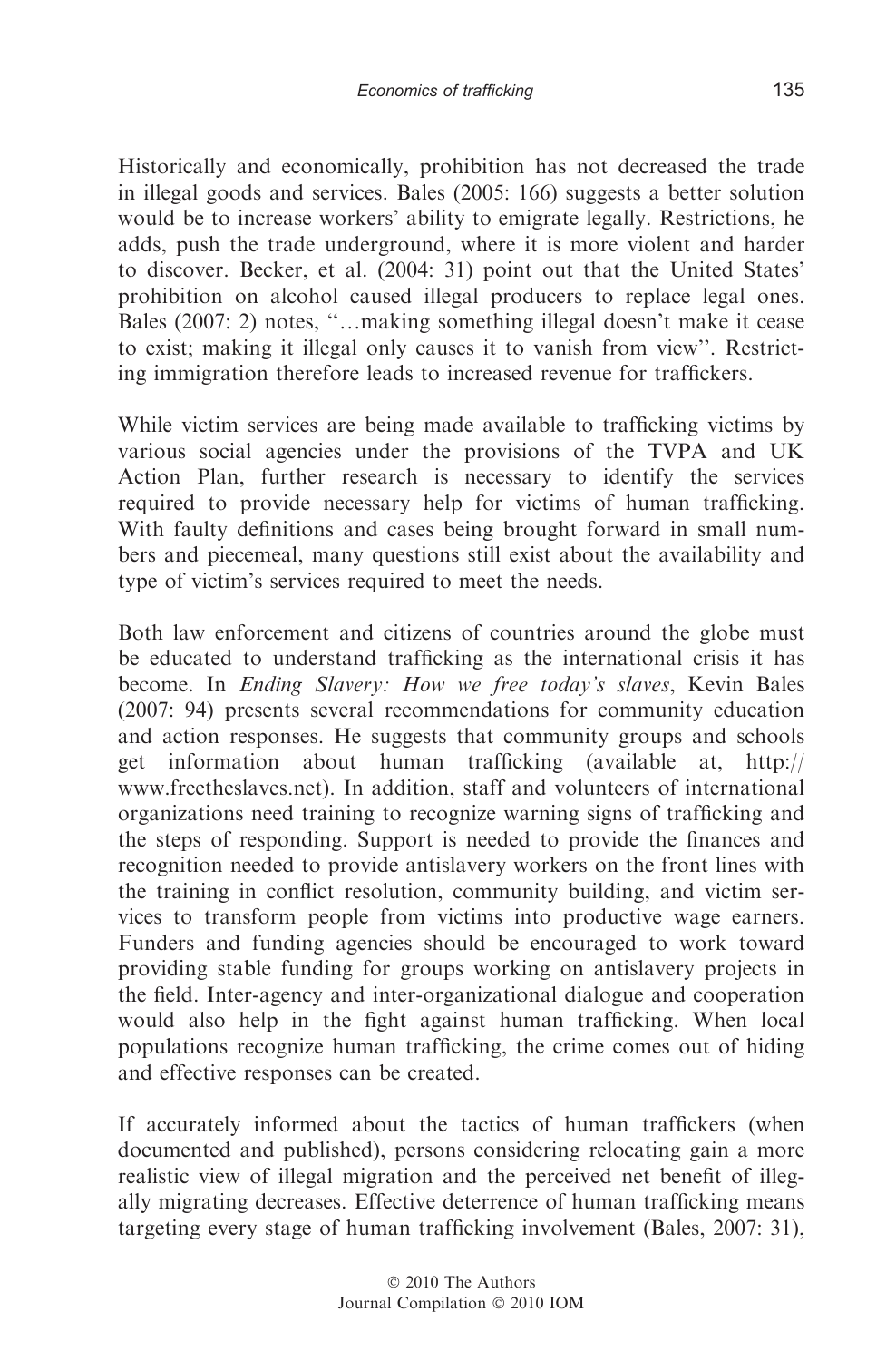with increased legal pressure placed upon the demand side predicted to be most effective.

#### Extensions to the economics of human trafficking model

This paper presents the economic model of human trafficking as one in which the traffickers procure vulnerable individuals and sell them to employers. There is evidence that in some human trafficking cases, the trafficker becomes the employer. The model presented here can be modified by identifying the vulnerable populations as the labour supply and the traffickers acting as employers as the labour demand. This application is applicable for both international and domestic trafficking where the trafficker becomes the employer. By taking on the role of business owner, the trafficker is using business-to-consumer marketing (Bales, 2005: 169).

While human trafficking is based upon labour supply and labour demand decisions, human smuggling is based on the supply and demand for illegal migration services. Kyle and Dale (2001: 32–33) describe the location of human trafficking and human smuggling as the opposite ends of a profit spectrum and identify migrant-exporting schemes (human smuggling) as assisting migrants in traveling between areas that are otherwise restricted. The Human Smuggling and Trafficking Center (January 2005: 4) identifies a smuggled person as one who willingly works with smugglers to cross an international border. The International Organization for Migration (IOM) (2008) lists employment as one of the main reasons for both international and national migration. Upon reaching the destination country, the smuggled individual has the agency to move and change jobs as desired and is therefore not considered a victim. An economic market for services would therefore be a better fit for modeling human smuggling.

#### **REFERENCES**

Anderson, B., and J. Davidson

2003 Is Trafficking in Human Beings Demand Driven? A Multi-Country Pilot Study. International Organization for Migration (IOM), Geneva.

Aronowitz, A.

2003 ''Trafficking in human beings: an international perspective'', in D. Siegal, H. van de Bunt and D. Zaitch (Eds), Global Organized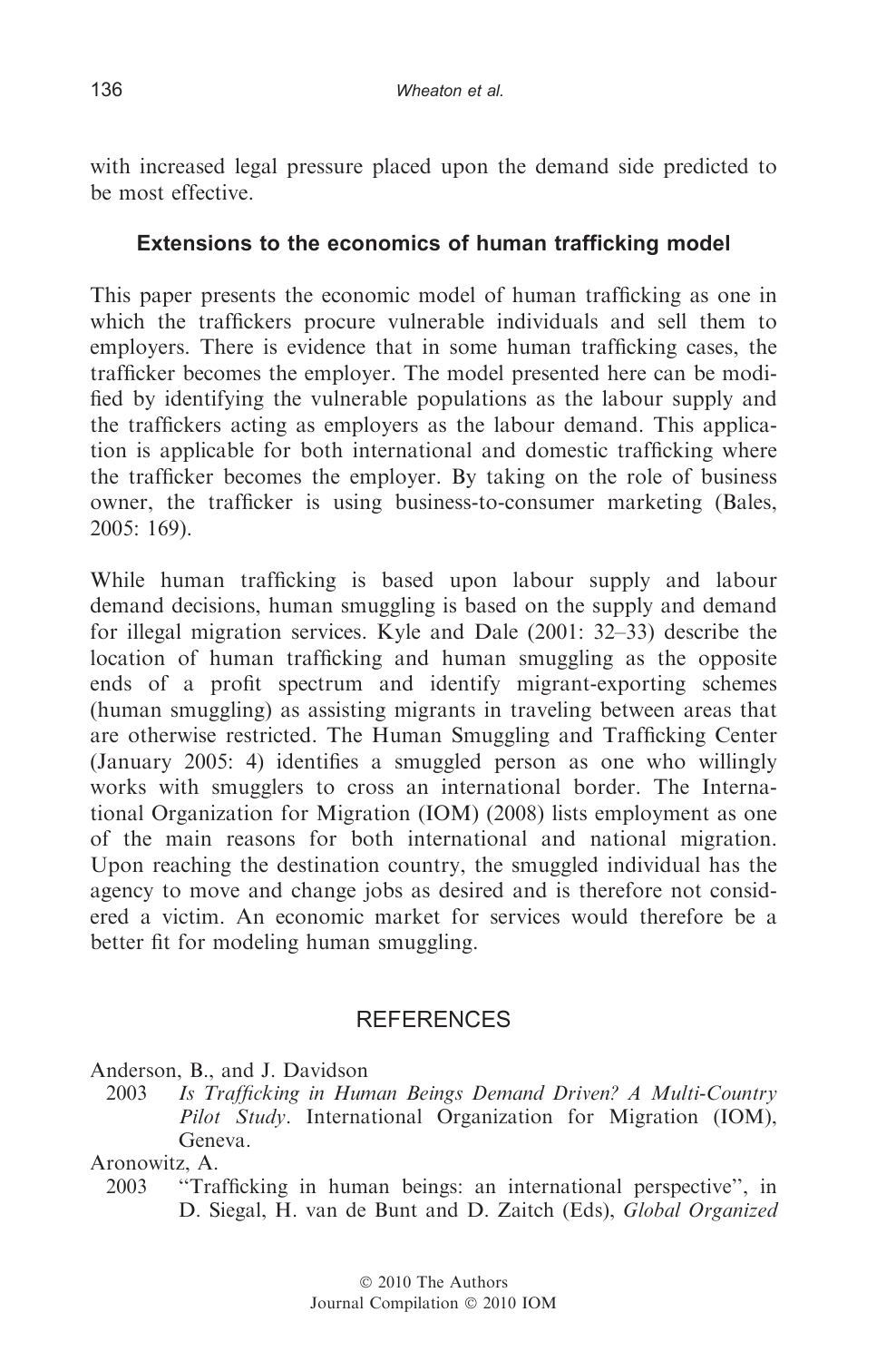Crime: Trends and Developments, Kluwer Academic Publishers, Boston.

#### Bales, K.

- 2000 Disposable People: New Slavery in the Global Economy. University of California, Berkley.
- 2003 ''Understanding the demand behind human trafficking'', paper presented to the National Institute of Justice, July. info@freethe slaves.net.
- 2005 Understanding Global Slavery, University of California Press, Berkley.
- 2007 Ending Slavery: How We Free Today's Slaves, University of California Press, Berkley.

- 1968 ''Crime and punishment: an economic approach'', Journal of Political Economy, 3: 169–217.
- 1995 ''The economics of crime'', Cross Sections, Fall: 8–15.

Becker, G., et al.

- 2004 ''The economic theory of illegal goods: the case of drugs'', NBER Working Paper 10976, National Bureau of Economic Research, Cambridge.
- Becsi, Z.
	- 1999 ''Economics and crime in the States'', Economic Review, 84(1): 38–56.
- Belser, P.
	- 2005 ''Forced labour and human trafficking: estimating the profits'', Working paper no. 42, InFocus Programme on Promoting the Declaration on Fundamental Principles and Rights at Work, International Labour Organization, Geneva.
- Bertone, A.

- Borjas, G.
	- 2008 Labor Economics, McGraw-Hill Irwin, Boston.

#### Bowe, J.

2007 Nobodies: Modern American Slave Labor and the Dark Side of the New Global Economy, Random House, New York.

#### Bush, G.

- 2004 ''Remarks on efforts to globally promote women's rights'', Weekly Compilation of Presidential Documents, 40(11): 395–399.
- Campagna, D., and D. Poffenberger
- 1988 The Sexual Trafficking in Children: An Investigation of the Child Sex Trade, Auburn House, Westport.

Chuang, J.

2006 ''Beyond a snapshot: preventing human trafficking in the global economy'', Indiana Journal of Global Legal Studies, 13(1): 137– 163.

Becker, G.

<sup>2000 &#</sup>x27;'Sexual trafficking in women: international political economy and the politics of sex", Gender Issues,  $18(1)$ :  $4-22$ .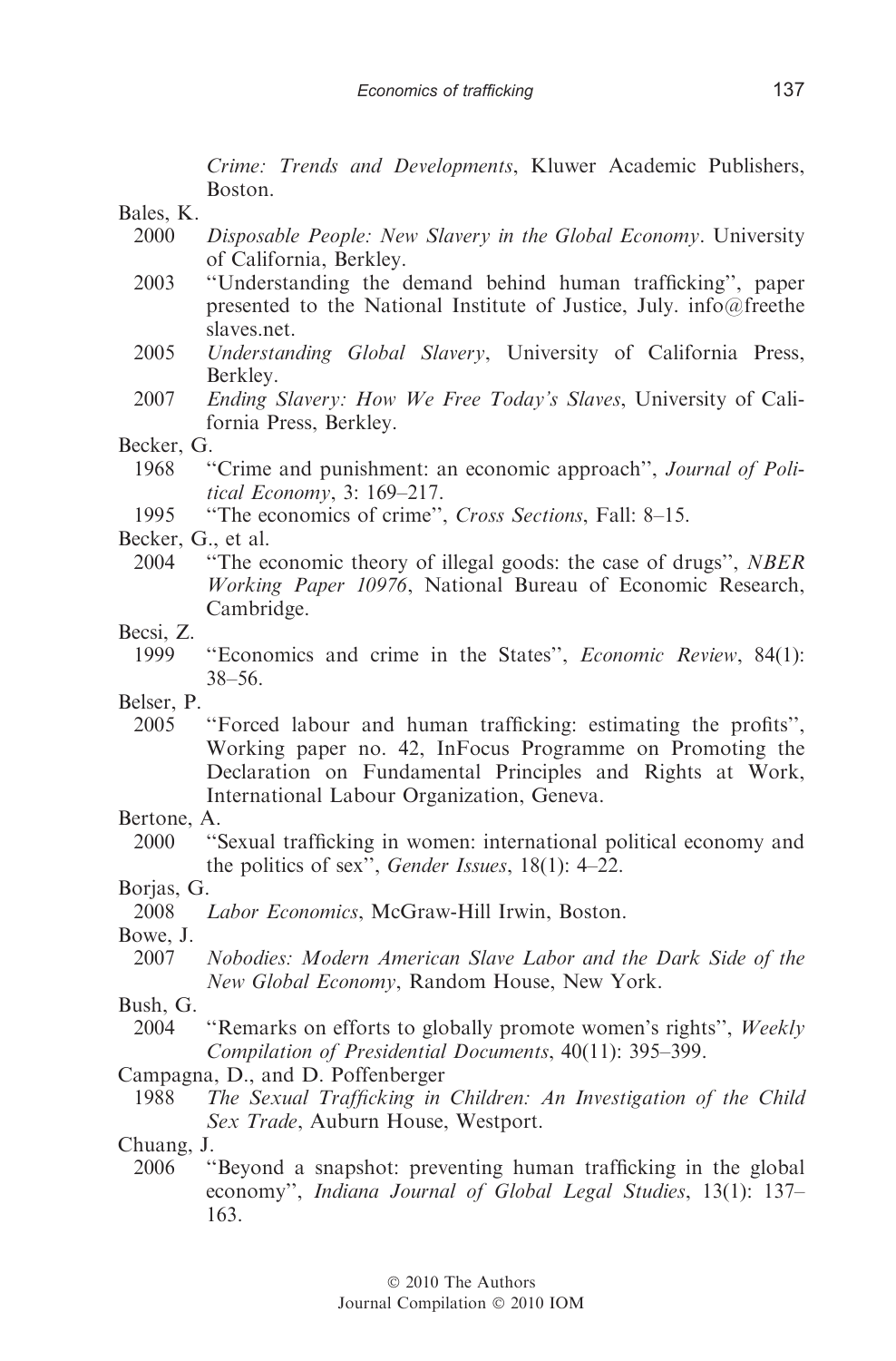#### Demleitner, N.

2001 ''The law at a crossroads: the construction of migrant women trafficked into prostitution'', in D. Kyle and R. Koslowski (Eds), Global Human Smuggling: Comparative Perspectives, Johns Hopkins University Press, Baltimore: 257–293.

Derks, A.

- 2000 ''Combating trafficking in South-East Asia: a review of policy and programme responses'', International Organization for Migration (IOM), Geneva.
- Doezema, J.
	- 1998 ''Forced to choose: beyond the voluntary v. forced prostitution dichotomy'', in K. Kempadoo and J. Doezema (Eds), Global Sex Workers, New York, Routledge: 34–50.
- Ehrenreich, B., and A. Hoschild (Eds)
	- 2002 Global Women: Nannies, Maids, and Sex Workers in the New Economy, Holt, New York.
- Ejalu, W.
	- 2006 ''From home to hell: the telling story of an African woman's journey and stay in Europe'', K. Beeks and D. Amir (Eds), Trafficking and the Global Sex Industry, Lexington Books, New York.
- Estes, R., and N. Weiner
	- 2001 ''The commercial sexual exploitation of children in the U.S., Canada and Mexico, a monograph of the U.S. National Study'', University of Pennsylvania, Philadelphia.
- Farley, M. (Ed.)<br>2003 *Prostitu* 
	- Prostitution, Trafficking, and Traumatic Stress, Binghamton, Haworth Press.
- Feingold, D.

2005 ''Human trafficking'', Foreign Policy (September⁄October): 26–32.

- Finckenauer, J., and K. Chin
	- 2007 ''Asian transnational organized crime'', National Institute of Justice Special Report, U.S. Department of Justice, Washington, DC, January.

Green, P.

1998 ''Impact of sexual exploitation on children'', in P. Kilbourne and M. McDermid (Eds), Sexually Exploited Children: Working to Protect and Heal, MARC Publications, Monrovia.

#### Haugen, G.

Hellman, D., and N. Apler

2006 Economics of Crime: Theory and Practice, Pearson, Boston.

Hughes, D.

2000 ''The ''Natasha'' trade: the transnational shadow market of trafficking in women'', Journal of International Affairs, 53(2): 1–18.

<sup>1999</sup> Good News about Injustice: A Witness of Courage in a Hurting World, Inter-Varsity Press , Downers Grove, Illinois.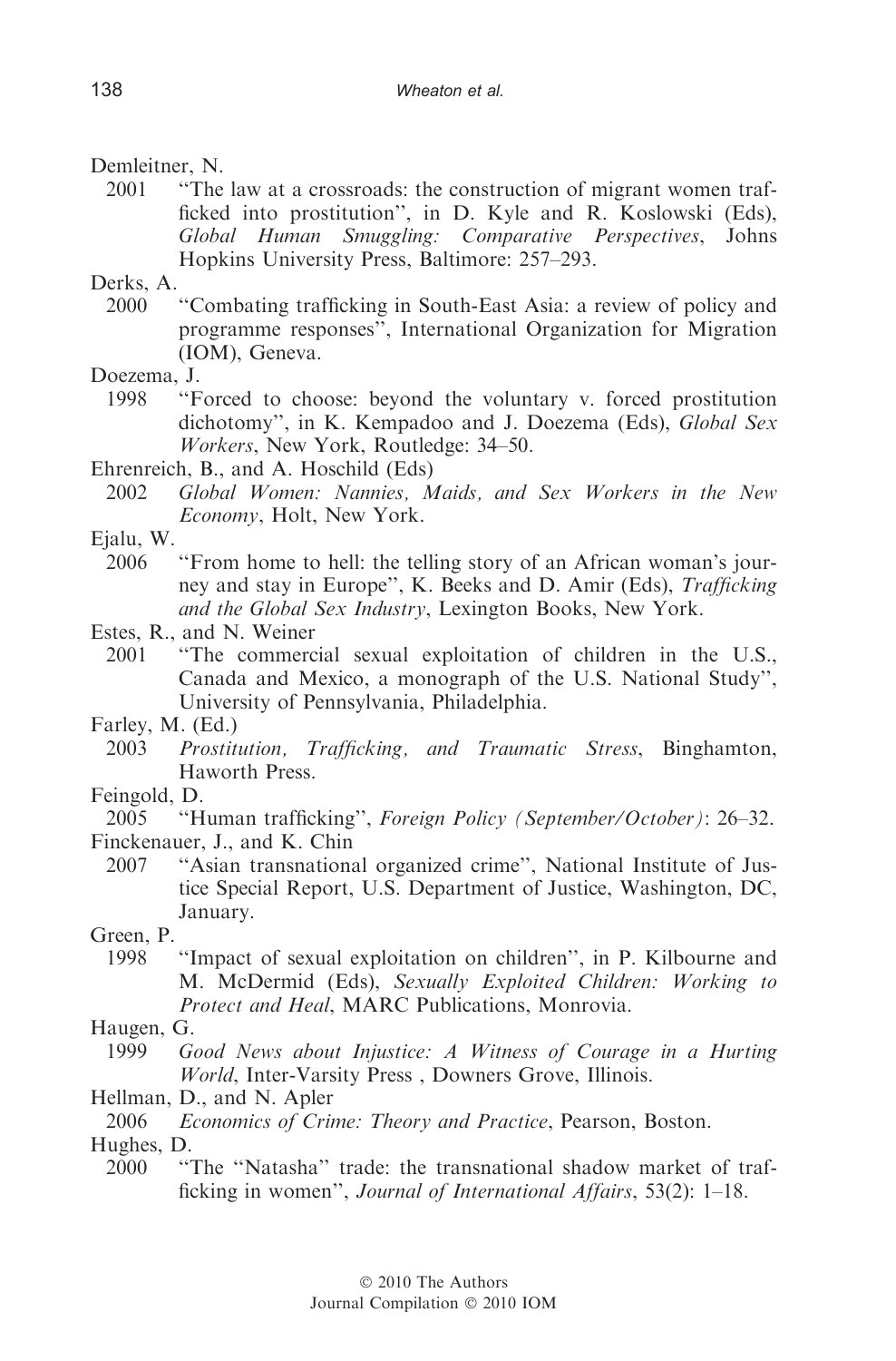- 2002 Trafficking for Sexual Exploitation: The Case of the Russian Federation, International Organization for Migration (IOM), Geneva.
- Human Smuggling and Trafficking Center
	- 2005 ''Fact sheet: distinctions between human smuggling and human trafficking'', Department of International Development, British Government, London, January.
- International Office of Migration (IOM)
- 2008 ''About migration'', IOM, Geneva. http://www.iom.int/jahia/ Jahia/lang/en/pid/3.
- Kelly, E.
	- 2002 Journeys of Jeopardy: A Review of Research on Trafficking in Women and Children in Europe, International Organization for Migration (IOM), Geneva.
- Kelly, L.
	- 2003 ''The wrong debate: reflections on why force is not the key issue with respect to trafficking in women for sexual exploitation'', Feminist Review, 173: 139–144.
- Kempadoo, K.
	- 2004 Sexing the Caribbean: Gender, Race and Sexual Labor, Routledge, New York.
	- 2007 "The war on human trafficking in the Caribbean", Race  $\&$  Class, 49(2): 79–85.
- Klueber, S.
	- 2003 Trafficking in Human Beings: Law Enforcement Response, Master's thesis, Department of Criminal Justice, University of Louisville.
- Kwong, P.
	- 1997 Forbidden Workers: Illegal Chinese Immigrants and American Labor, The New Press, New York.
- Kyle, D., and J. Dale<br>2001 "Smuggling"
	- "Smuggling the state back in: agents of human smuggling reconsidered", in D. Kyle and R. Koslowski (Eds), Global Human Smuggling: Comparative perspectives, The John Hopkins University Press, Baltimore.
- Mizus, M., et al.
	- 2003 ''Germany, U.S. receive most sex-trafficked women'', Off Our Backs, 33(7/8): 4.
- Naim, M.
	- 2005 Illicit: How Smugglers, Traffickers, and Copycats are hijacking the Global Economy, Anchor Books, New York.
- Office of the Under Secretary for Global Affairs
- 2004 Trafficking in Persons Report: June 2004 (Trafficking Victims Protection Act of 2000), US Department of State, Washington, DC.
- Office on Violence against Women
	- 2000 Victims of Trafficking and Violence Prevention Act of 2000, United States Department of Justice, Washington, DC.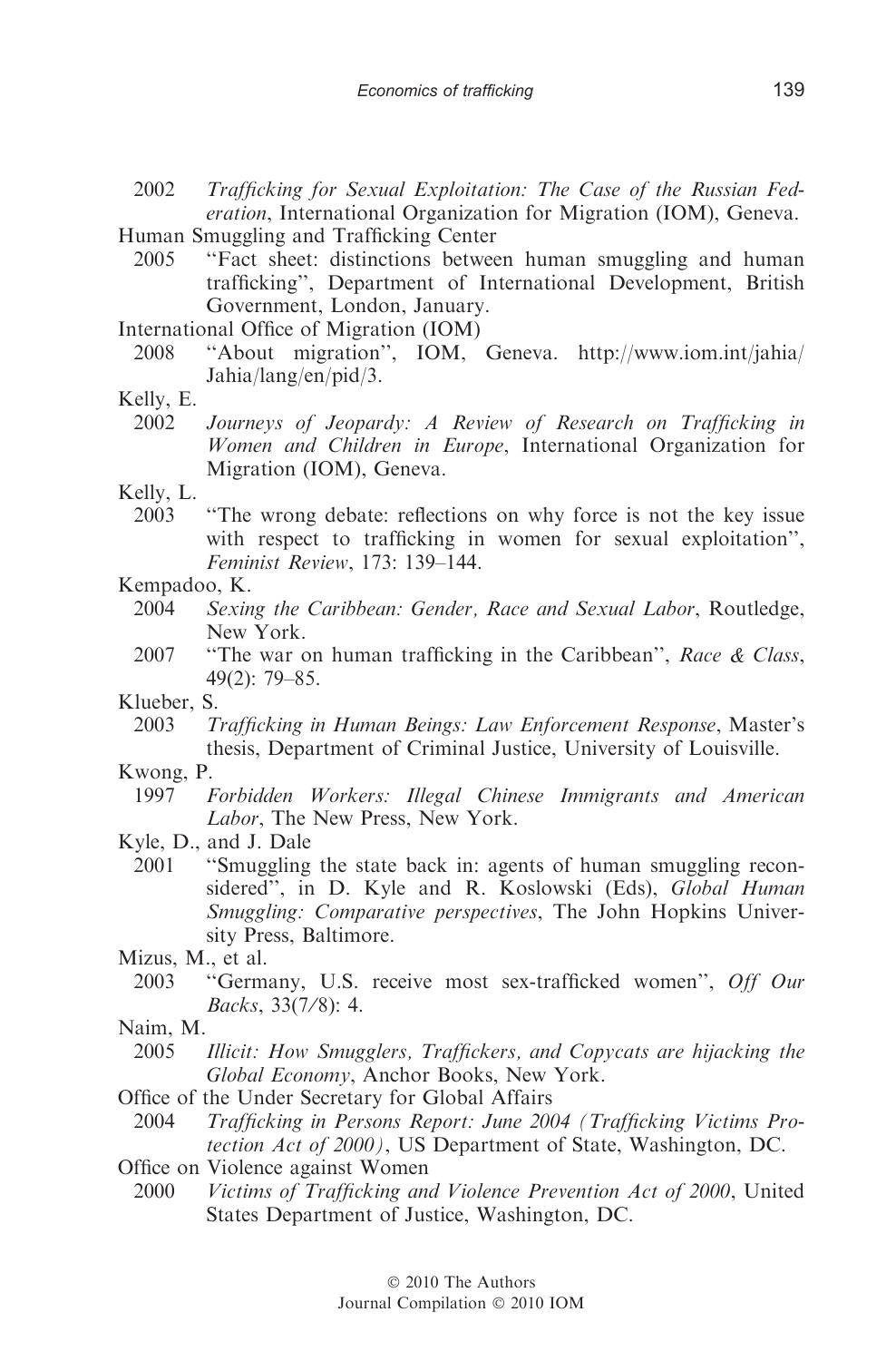## Othman, Z.<br>2006  $\cdot$

"Trafficking in women from the former Soviet Union for the purposes of sexual exploitation'', in K. Beeks and D. Amir (Eds), Trafficking and the Global Sex Industry, Lexington Books, New York.

Raymond, J.G.

- 2004 ''Prostitution on demand: legalizing the buyers as sexual consumers'', Violence Against Women, 10(10): 1156–1186.
- Reynolds, H.<br>1986 The

- Richard, A.
- 2000 International Trafficking in Women to the United States: A Contemporary Manifestation of Slavery and Organized Crime, DCI Exceptional Intelligence Analyst Programm, Bureau of Intelligence and Research, United States Department of State, Washington, DC.

Salt, J.

- 2000 ''Trafficking and human smuggling: a European perspective'' In R. Appleyard and J. Salt (Eds), Perspectives on Trafficking of Migrants, an offprint of International Migration, 38(3): 31–54.
- Salt, J., and J. Stein
	- 1997 ''Migration as a business: the case of trafficking'', International Migration, 35(4): 467–491.
- Schauer, E., and E. Wheaton
- 2006 ''Sex trafficking into the United States: a literature review'', Criminal Justice Review, 31(1): 1–24.
- Schloenhardt, A.
	- 1999 Organised Crime and the Business of Migrant Trafficking: An Economic Analysis, Australian Institute of Criminology, AIC Occasional Seminar, Canberra.
- Skeldon, R.
	- 2000 ''Trafficking: a perspective from Asia'', A. Appleyard and J. Salt (Eds), Perspectives on Trafficking of Migrants, International Organization of Migration (IOM) and United Nations, Geneva.
- United Nations
- 2000 Protocol to Prevent, Suppress and Punish Trafficking in Persons, Especially Women and Children, Supplementing the United Nations Convention against Transnational Organized Crime, United Nations, New York, http://www.uncjin.org/Documents/Conven tions/dcatoc/final\_documents\_2/convention\_%20traff\_eng.pdf.
- United National Office of Drugs and Crime
- 2009 United Nations Office of Drugs and Crime Website, Vienna, http://www.unodc.org
- US Department of Justice<br>2003 *Assessment of U* 
	- Assessment of U.S. Activities to Combat Trafficking in Persons, US Department of Justice, Washington, DC.

The Economics of Prostitution, Charles C. Thomas, Springfield.